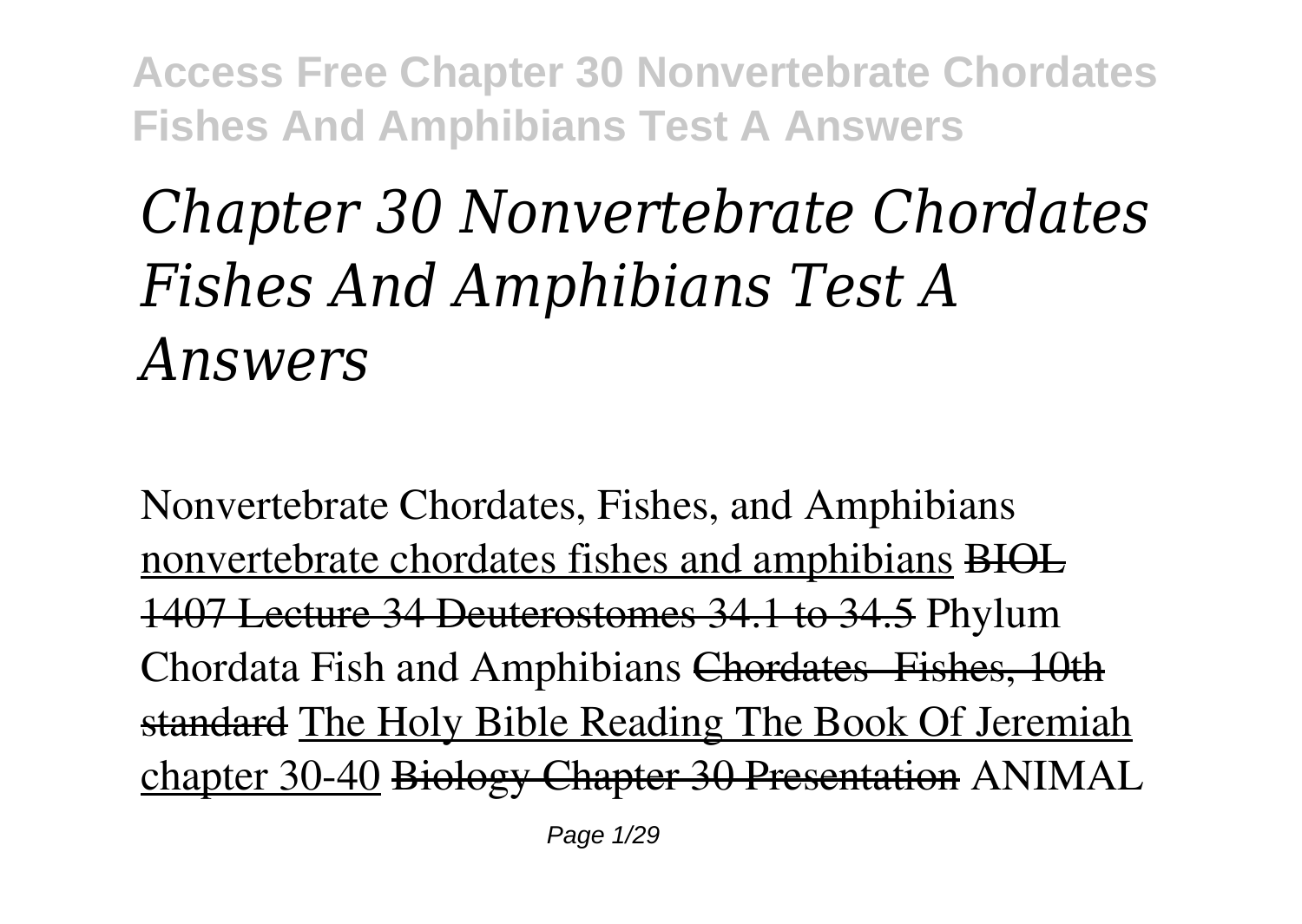KINGDOM CHORDATA 2 Osteichthyes and Amphibia Biology - Chapter 30 - Section 1 PHYLUM Chordates Fishes (Part 1) **Ch 35PartI** *Vertebrate Diversity: The Fish Biology 2016 Final Exam Review* All About Amphibians: Tadpoles, Frogs, and Salamanders - Freeschool BIO 112 Chapter 32 Part IBiology: Cell Structure I Nucleus Medical Media AP Biology Plant Anatomy Chapter 35 part 1 **AP Biology Plant Anatomy Chapter 35 part 2.mp4** Introduction to Plant Diversity **Eenvoudig landschap tekenen | Simple Nature Scenery Drawing Ep 1** Introduction to Animal Diversity

03 Botany: Plant Nutrition Animal kingdom Phylum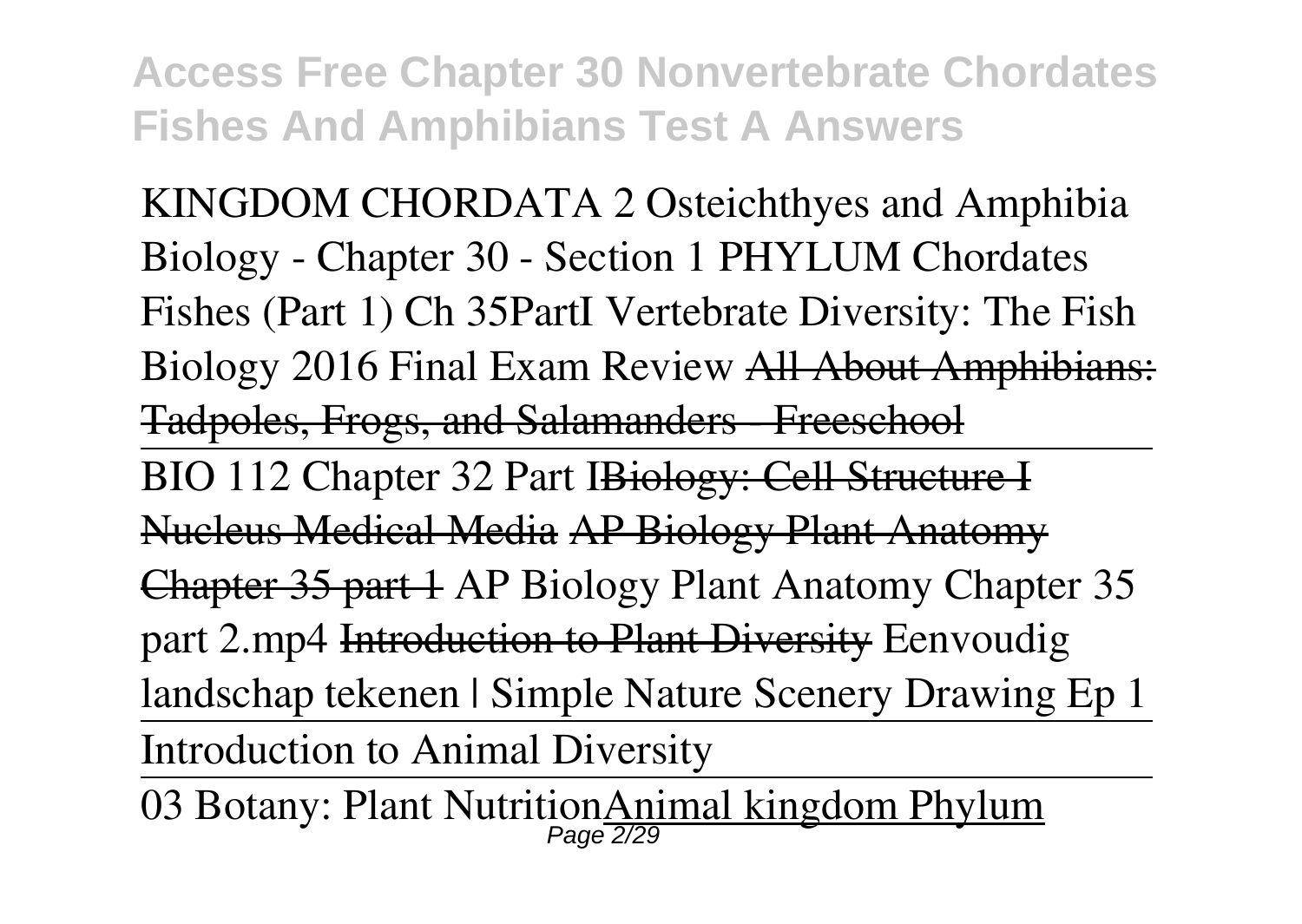# VERTIBRATA in Tamil \_ Class 11 chapter 4 free NEET classes

27.Zoology | Kingdom Animalia | Phylum Chordata 1 Chordates - CrashCourse Biology #24 Evol 3 Mutation, gene flow and drift **AP Biology Plant Diversity Chapter 29 and 30 part 2** Invertebrate Diversity pt. 4- Echinoderms \u0026 Intro Chordates Phylum Chordata-Which animals belong? Chordate Evolution (1/2)

Chapter 30 Nonvertebrate Chordates Fishes Chapter 30: Nonvertebrate Chordates, Fishes, and Amphibians. chordate. notochord. pharyngeal pouch. vertebra. member of the phylum Chordata; animal that Page 3/29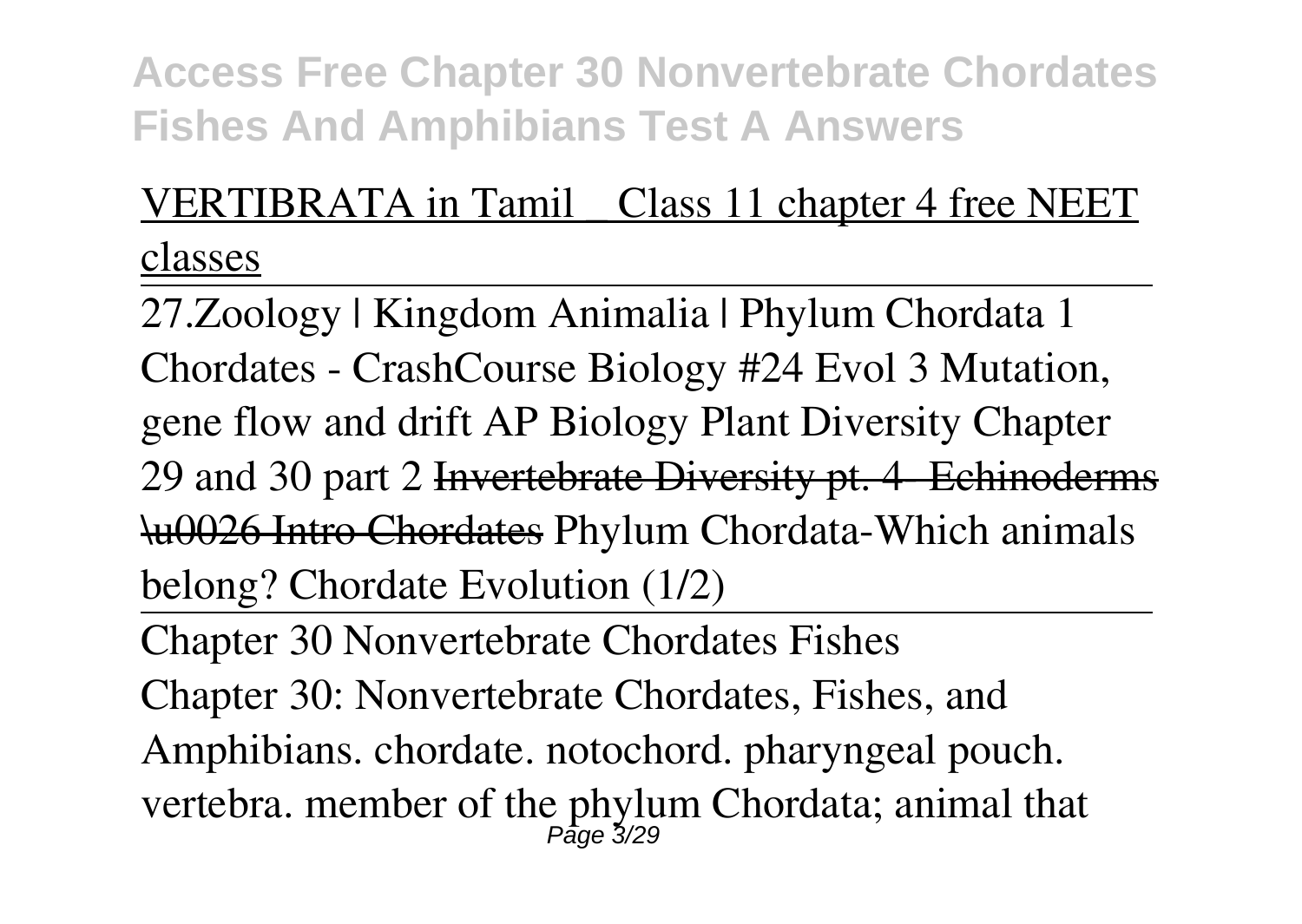has, for at least s[]. long supporting rod that runs through a chordate's body just  $b\mathbb{I}$ , one of a pair of structures in the throat (pharynx) region of [].

fishes chapter 30 biology nonvertebrate chordates ... Start studying Biology Chapter 30: Nonvertebrate Chordates, Fishes, and Amphibians. Learn vocabulary, terms, and more with flashcards, games, and other study tools.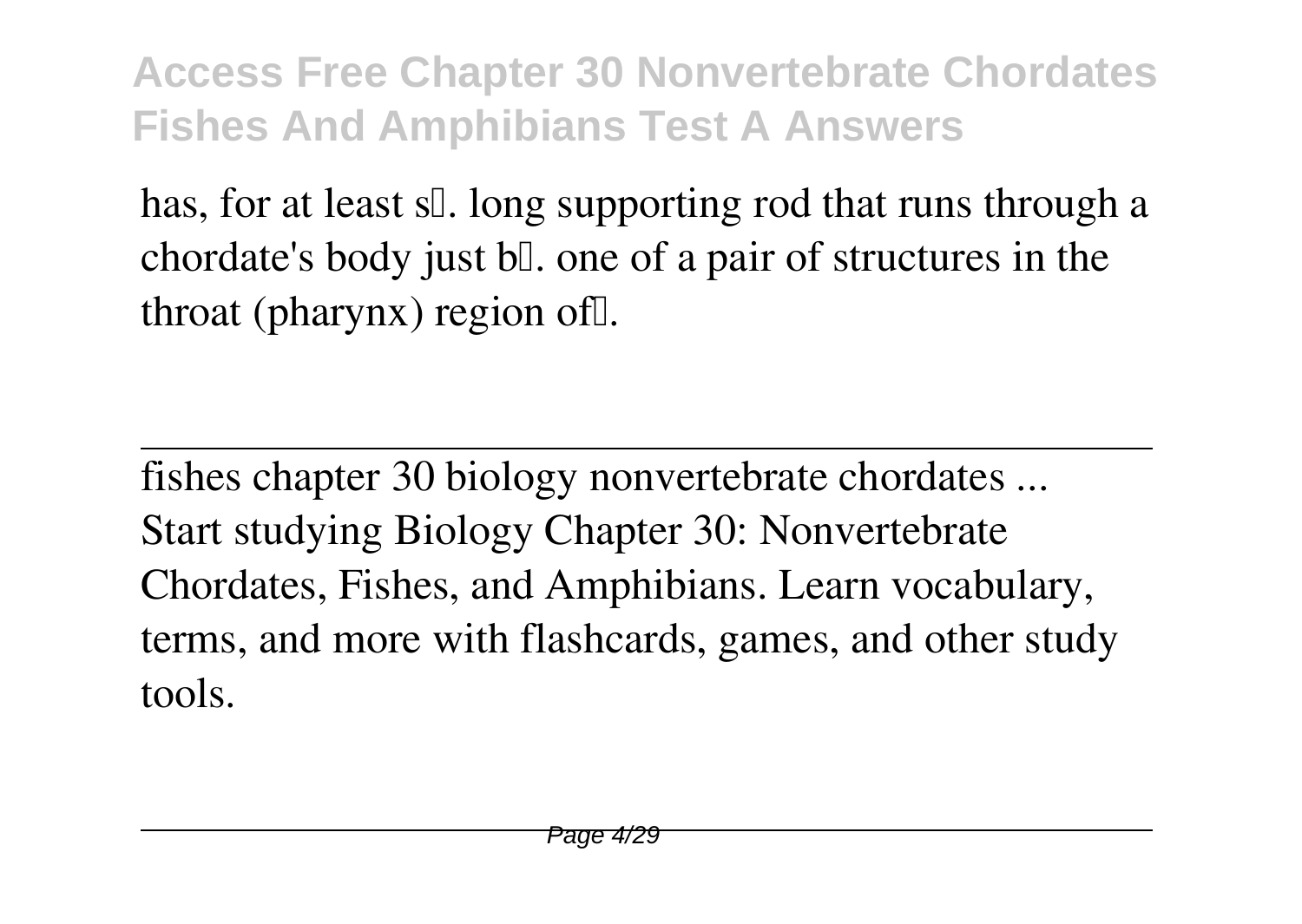Biology Chapter 30: Nonvertebrate Chordates, Fishes, and ...

Start studying Chapter 30 Nonvertebrate Chordates, Fishes, and Amphibians. Learn vocabulary, terms, and more with flashcards, games, and other study tools.

Chapter 30 Nonvertebrate Chordates, Fishes, and Amphibians ...

Chapter 30 Non-vertebrate Chordates, Fishes, & Amphibians Foldable #1 DUTSIDE: Phylum Chordata INSIDE: (Key Concept page 767): A chordate is an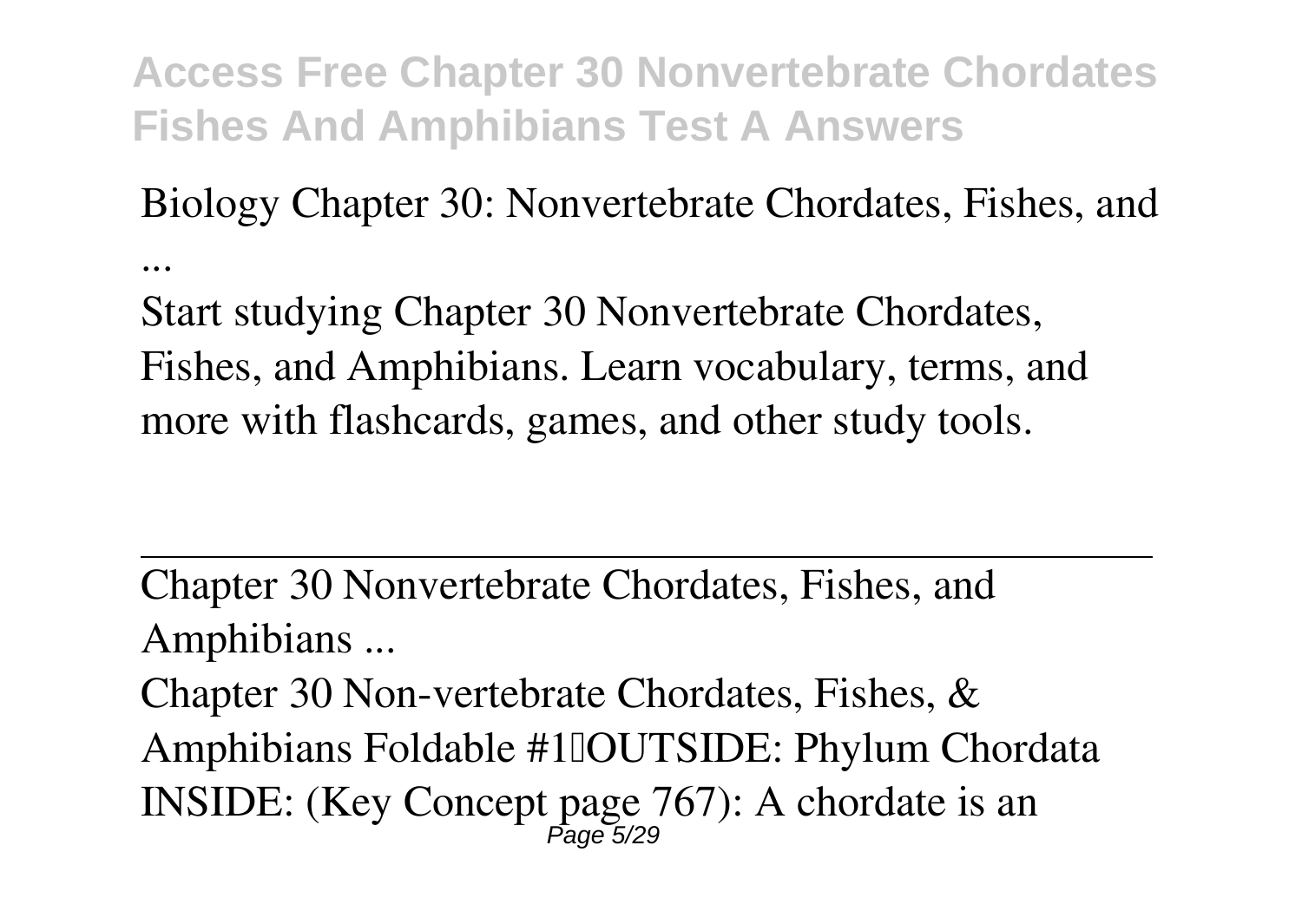animal that has, for at least some stage of its life: 1-a dorsal, hollow nerve cord, 2-a notochord; 3-pharyngeal pouches; 4- and a tails that extends beyond the anus.

Chapter 30 Non-vertebrate Chordates, Fishes, & Amphibians

Chapter 30 Nonvertebrate Chordates, Fishes, and Amphibians Section 3001 The Chordates (pages 7670770) TEKS FOCUS:7B Phylogeny; 10A Body systems; TEKS SUPPORT:7A Change in species using anatomical similarities, embryology; 10B Interrelationships of body Page 6/29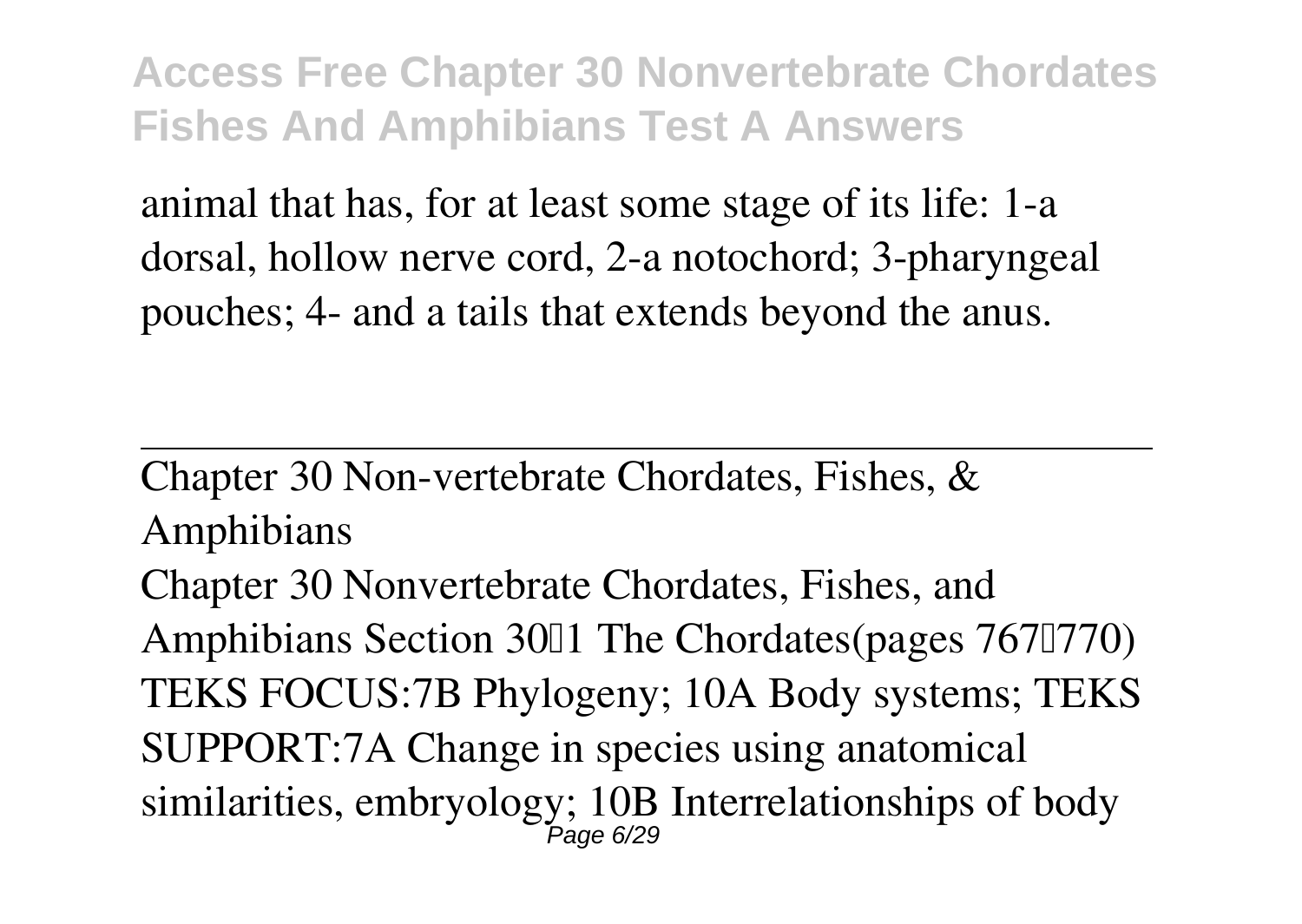systems This section describes the characteristics shared by all chordates. It also tells about the two groups of nonvertebrate chordates. What Is a Chordate?

#### Section 3011 The Chordates

jadamariefrom\_nyc. Chapter 30 Nonvertebrate Chordates, fishes, and amphibians. Four key characteristics of a chordate. pharyngeal pouch. tail. notochord. dorsal hollow nerve cord... notochord... pharyngeal pouch... tail beyon... paired structures in the throat region. contains bone and muscle.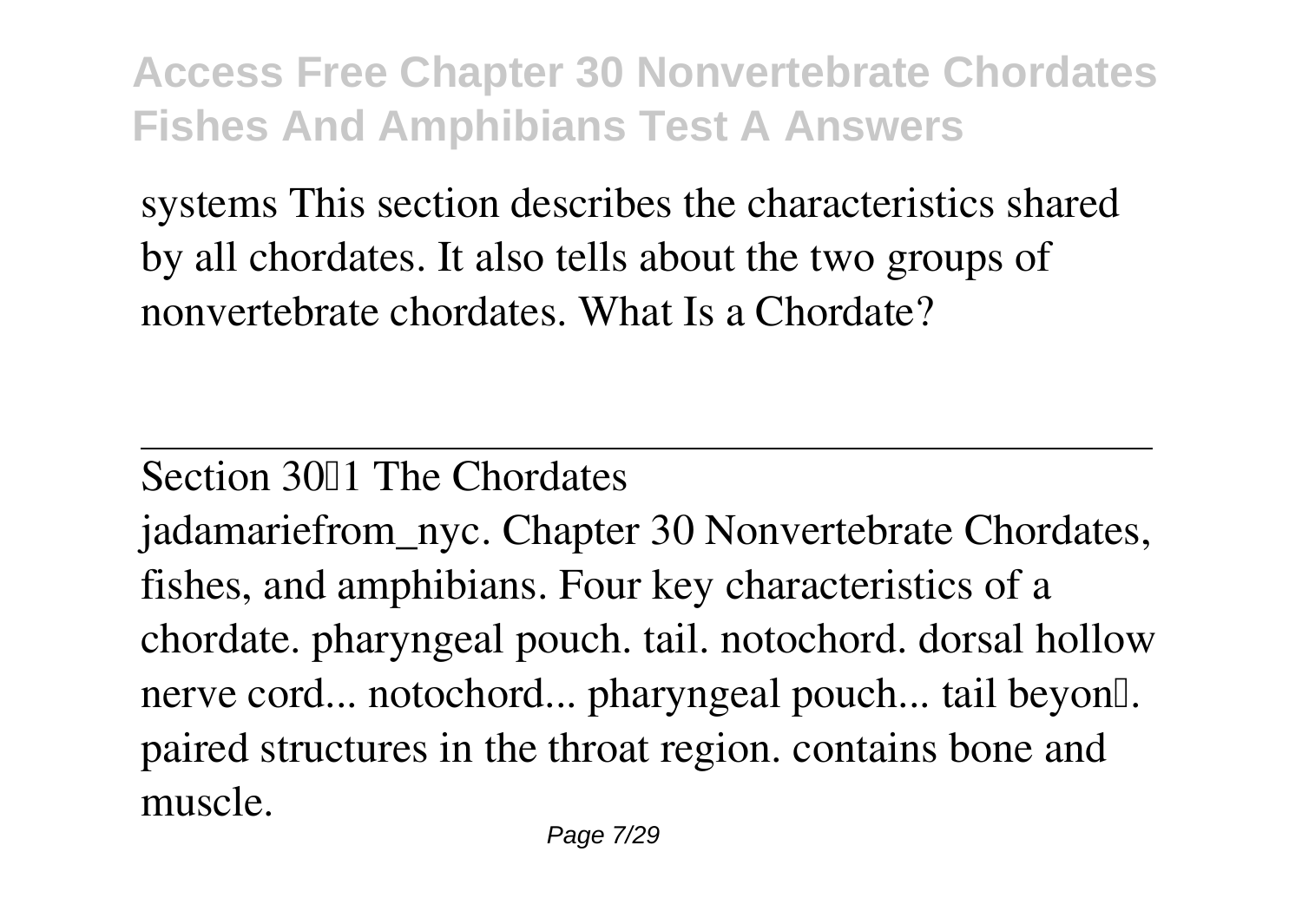chapter 30 nonvertebrate chordates fishes amphibians ... Honors Biology Chapter 30 (Nonvertebrate Chordates, Fishes, and Amphibians) Honors Biology Chapter 30 Study Guide. STUDY. PLAY. The development, chordates have four structures: a hollow nerve chord, a motochord, a Pharyngeal pouch, a tail. the hollow nerve chord becomes the. spinal chord.

Honors Biology Chapter 30 (Nonvertebrate Chordates, Page 8/29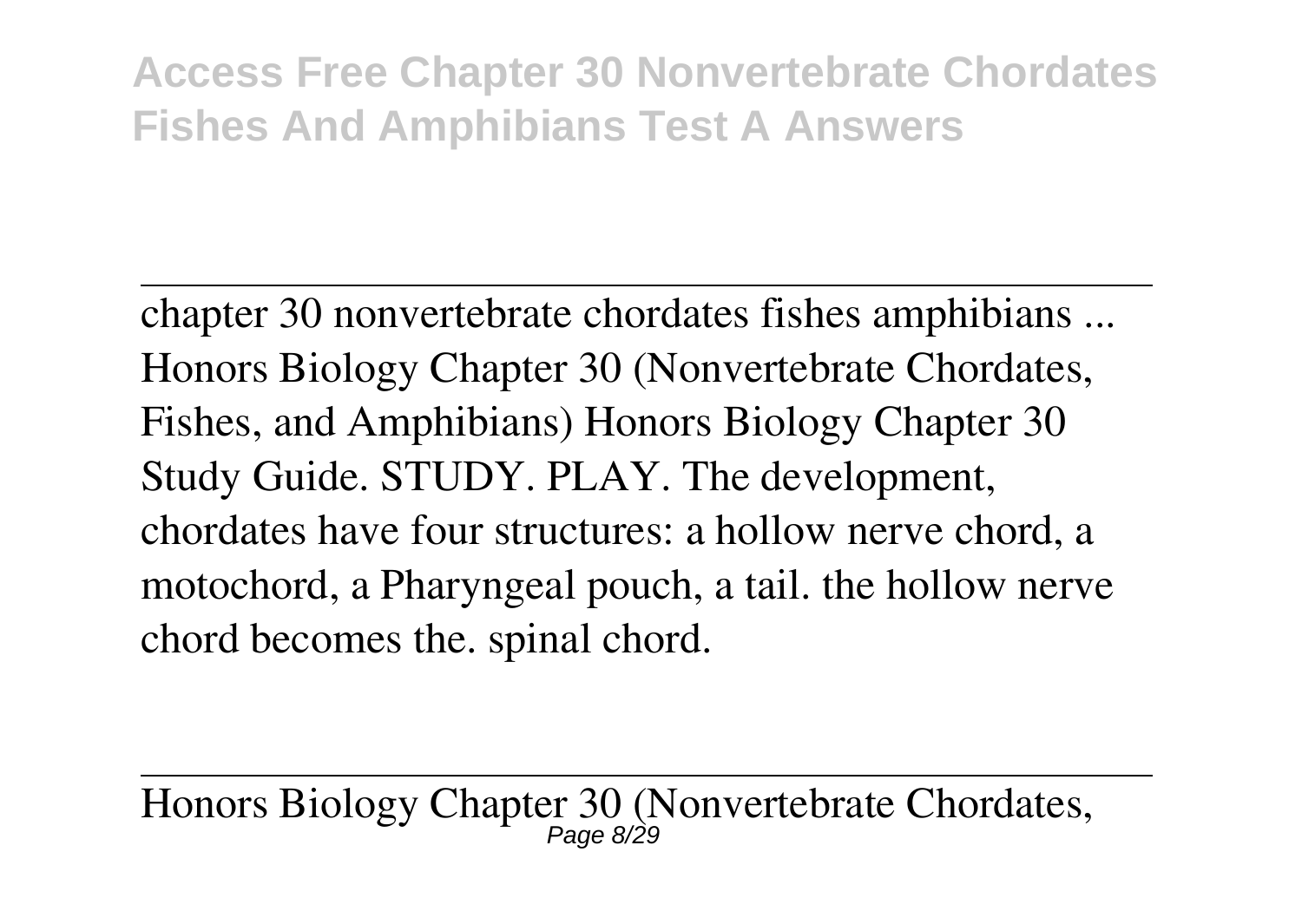Fishes ...

Nonvertebrate Chordates, Fish and Amphibians - Bio Chapter 30 study guide by nnwainokpor includes 184 questions covering vocabulary, terms and more. Quizlet flashcards, activities and games help you improve your grades.

Nonvertebrate Chordates, Fish and Amphibians - Bio Chapter 30 chapter 30 nonvertebrate chordates and fishes. Notochord. Hollow nerve cord. Pharyngeal pouch. All chordates have Page 9/29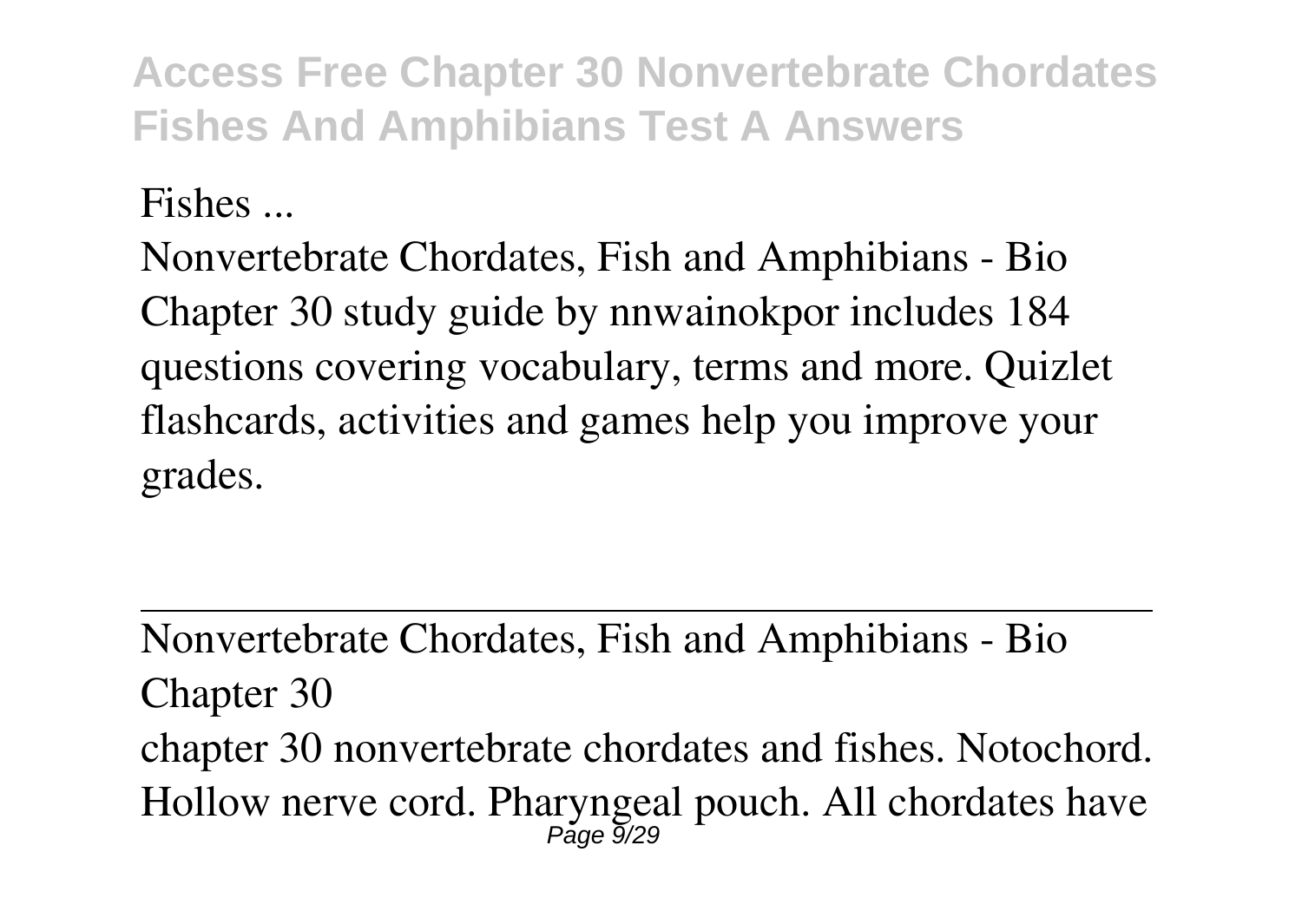a tail that extends. A flexible rod that supports a chordate's back. runs along the back and is full of fluid; called the spinal coll. paired structures in the throat region : develop into gills/gill. True.

chordates chapter 30 nonvertebrate Flashcards and Study

...

Ch 30 Nonvertebrate Chordates. What are the 4 characteristics of chord<sup>[1]</sup>. notochord. vertebrate. What kingdom are all jawless fish, cart. A dorsal, hollow nerve chord, a notochord, pharyngeal pouches. A long Page 10/29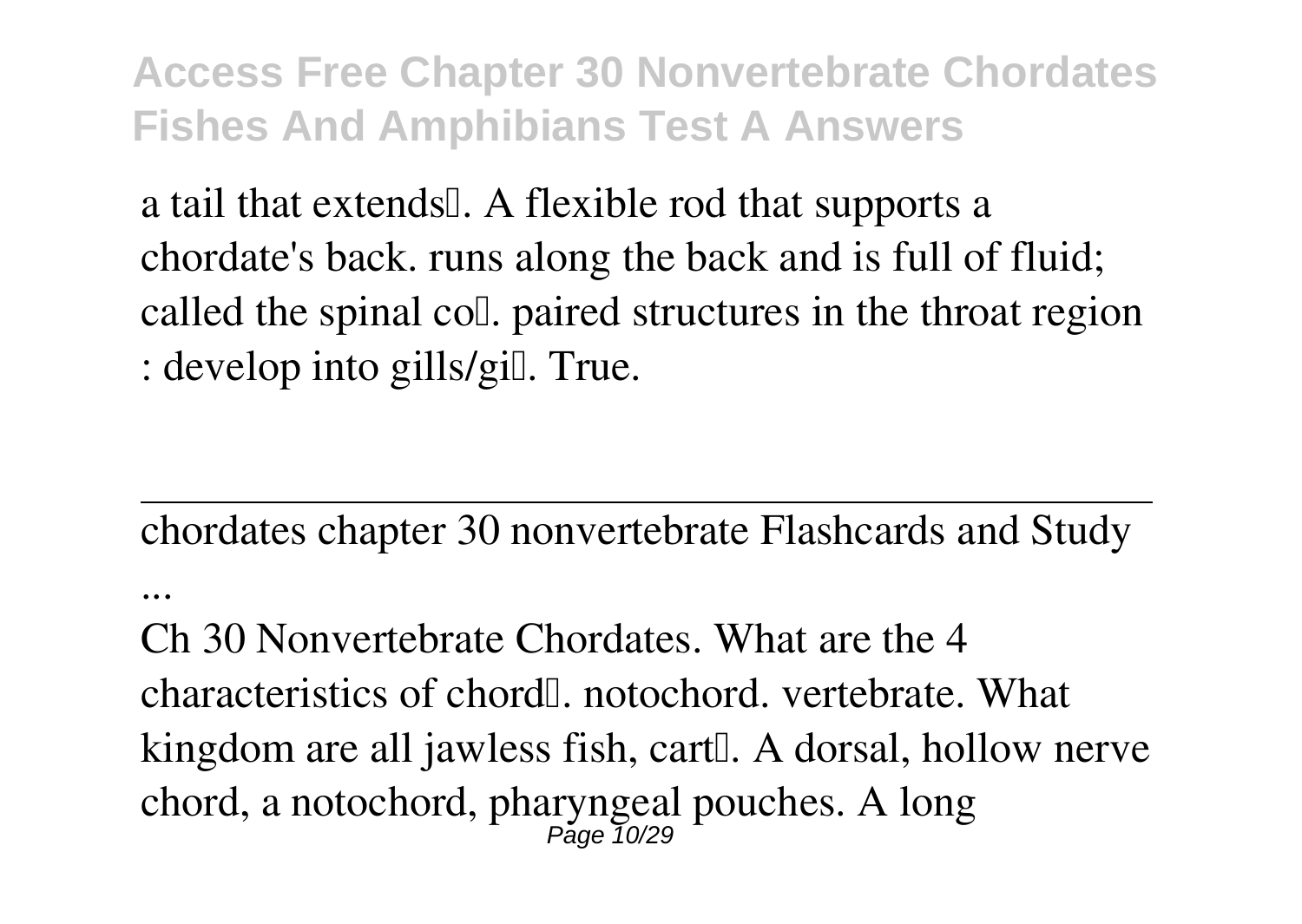supporting rod that runs through the body just below the. An animal that has a backbone. Animal.

chapter 30 nonvertebrate chordates Flashcards and Study ...

Chapter 30 Nonvertebrate Chordates, Fishes, and Amphibians Name \_\_\_\_\_ Lab Dissecting a Perch Background Information Fish are the largest group of vertebrates found in fresh and salt water. In fact, over 25,000 species of fish comprise about 50% of the vertebrate population. Part of the reason for the large Page 11/29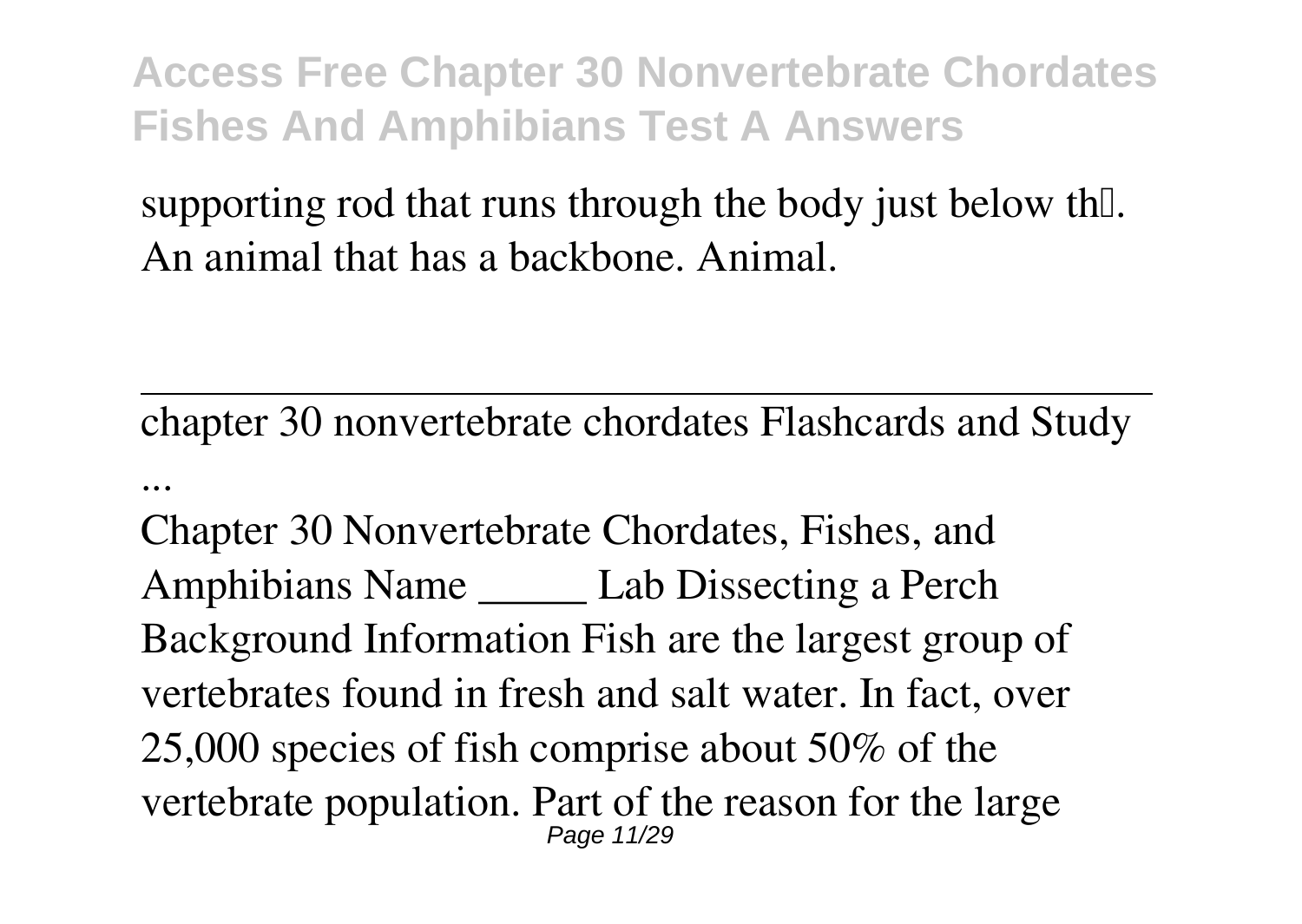numbers of fish is due to how well

Chapter 30 Nonvertebrate Chordates, Fishes, and Amphibians ...

Prentice Hall Biology Chapter 30: Nonvertebrate Chordates, Fishes, and Amphibians Chapter Exam Take this practice test to check your existing knowledge of the course material.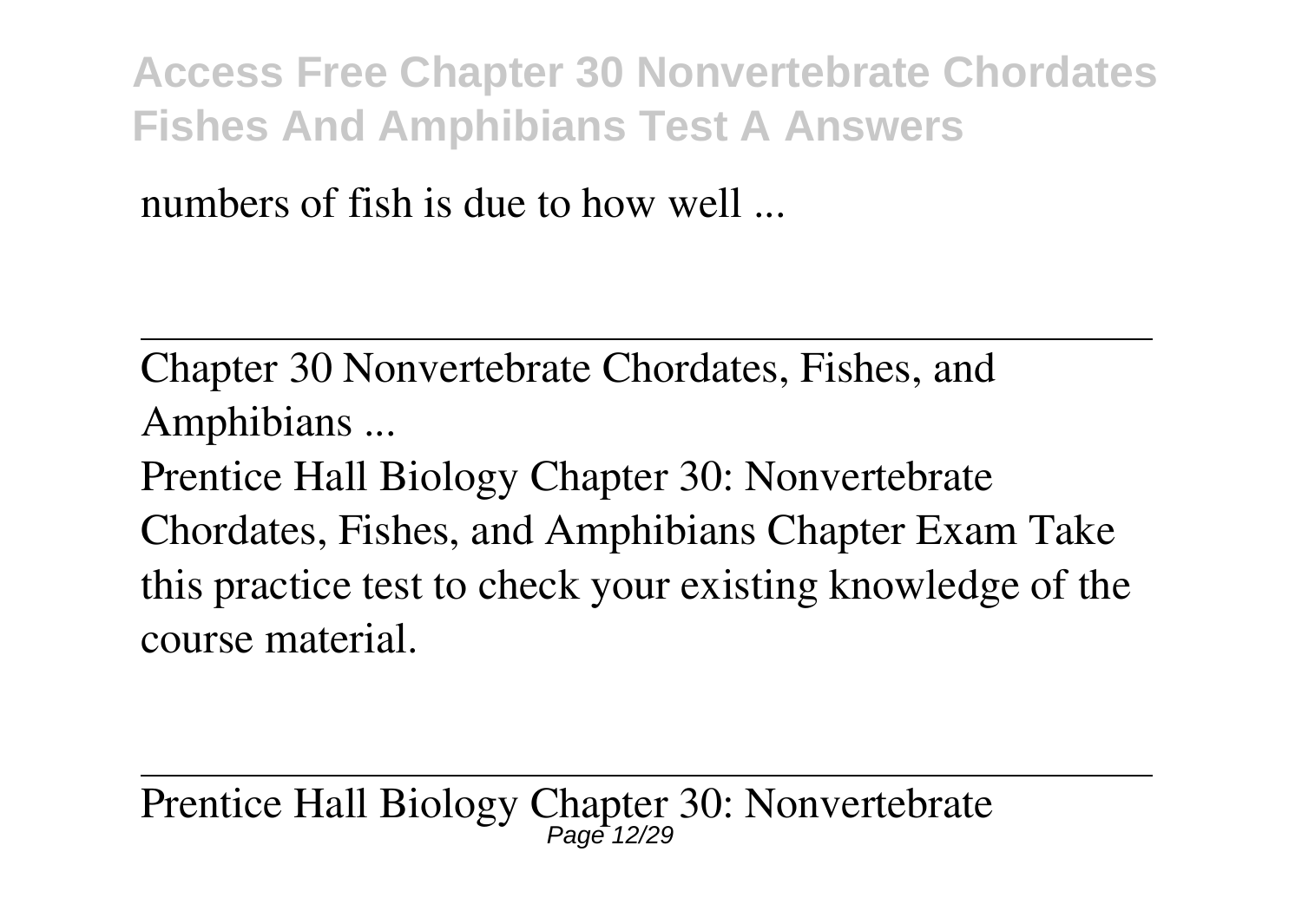Chordates ...

Read Book Chapter 30 Nonvertebrate Chordates Fishes Amphibians Answer water and on land. The organization of an adult frog's internal organs is similar to the internal organization of other vertebrates that live on land. 30 Investigating Frog Anatomy, SE Chordates And Fish Answers Chapter 30 Chordates, Fish, and Amphibians. Notochord.

Chapter 30 Nonvertebrate Chordates Fishes Amphibians Answer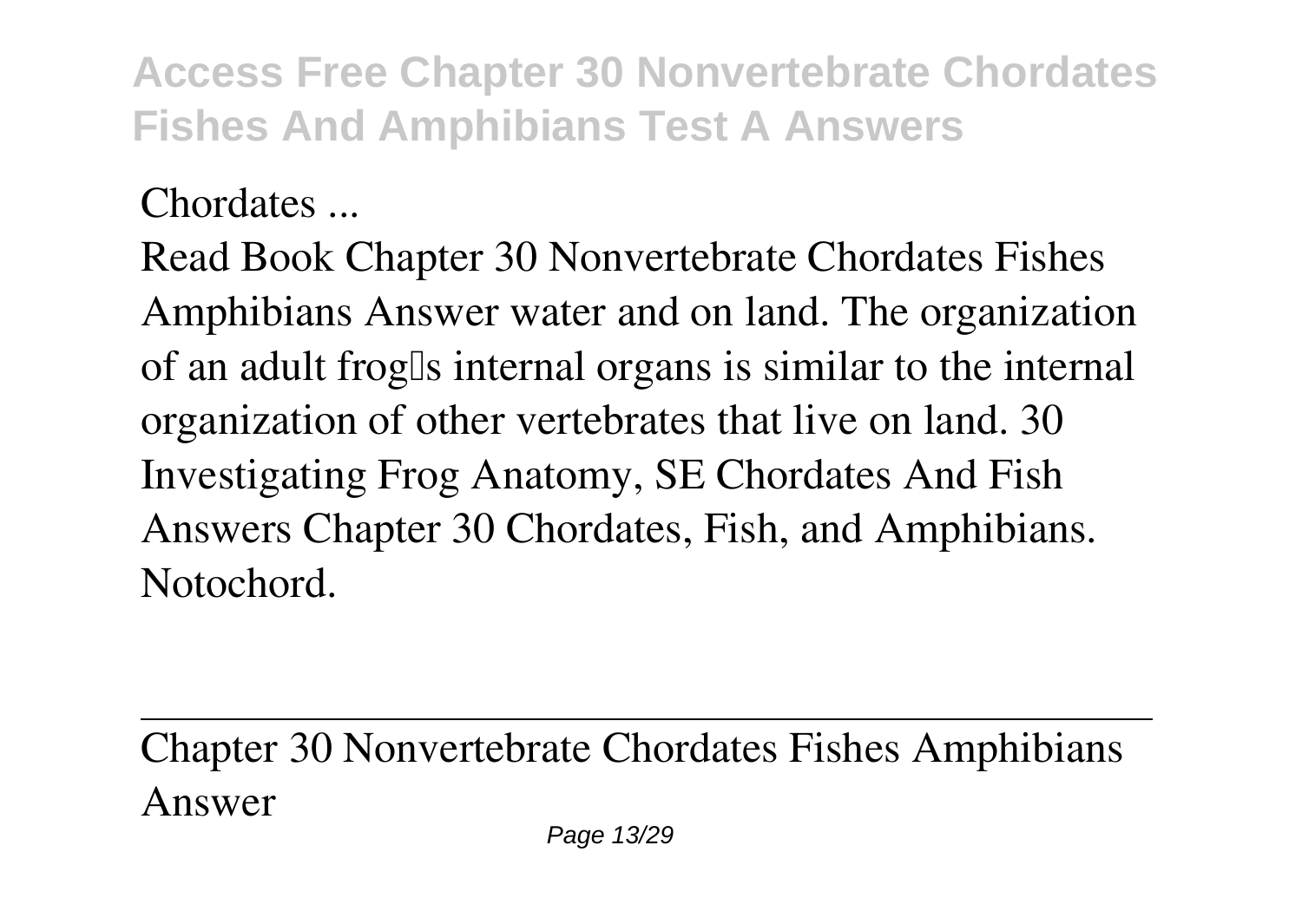Honors Biology Chapter 30 (Nonvertebrate Chordates, Fishes, and Amphibians) The development, chordates have four st<sub>[1</sub>], the hollow nerve chord becomes the the hollow nerve chord is located on th $\mathbb{I}$  the hollow nerve chord connects the  $\Box$ . a hollow nerve chord, a motochord, a Pharyngeal pouch, a tail. spinal chord. fishes chapter 30 biology nonvertebrate chordates ...

Chapter 30 Nonvertebrate Chordates Fishes And Amphibians ... Chapter 30-32 ; Nonvertebrate Chordates, Fishes Page 14/29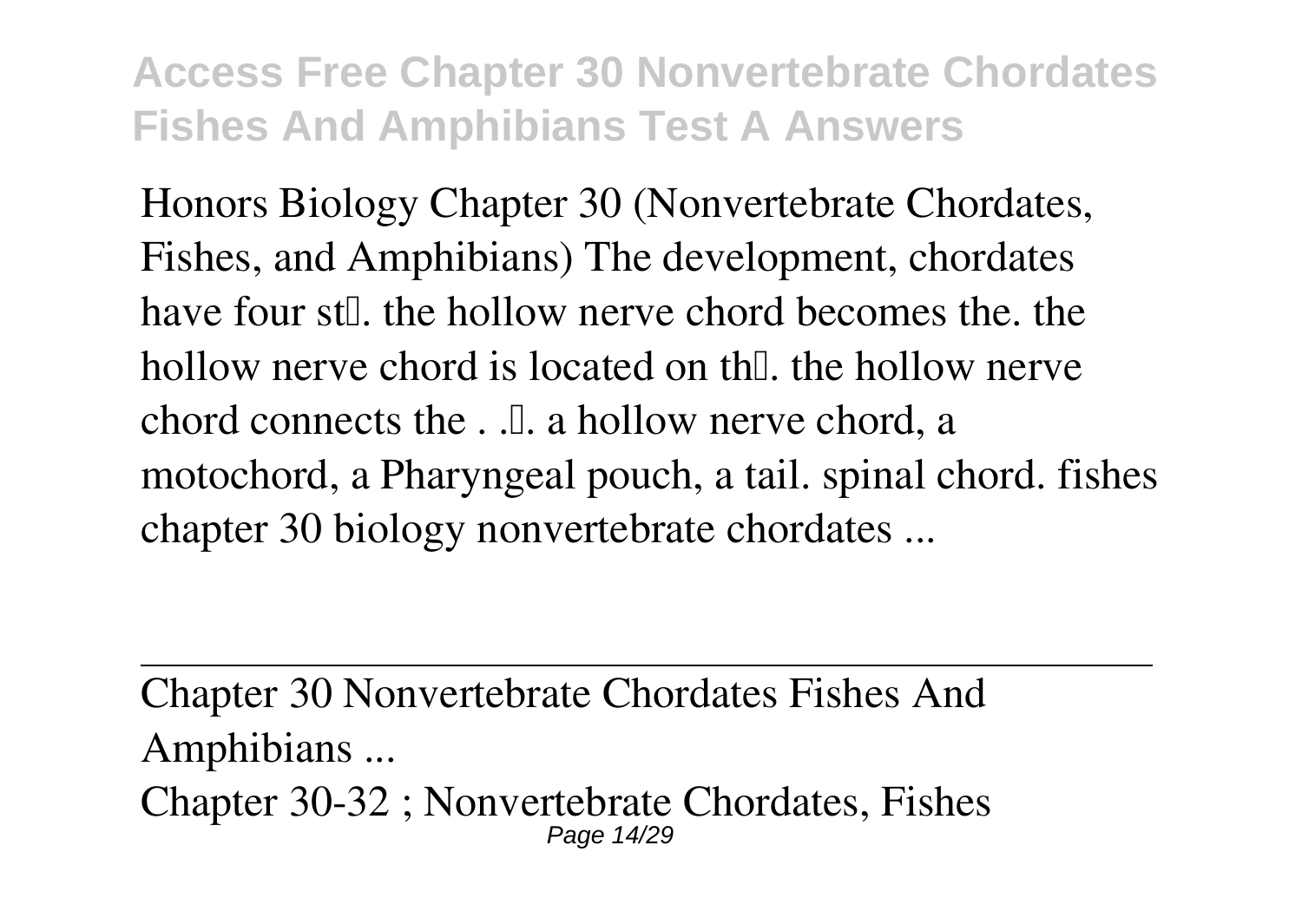Amphibians ; Reptiles Birds ; Mammals ; 2 Phylum Chordata Characteristics. At some time in their life, all chordates have ; A dorsal nerve cord gives rise to spinal cord ; A notochord flexible supporting rod that gives rise to vertebrae ; Postanal Tail that extends beyond the anus

*Nonvertebrate Chordates, Fishes, and Amphibians* nonvertebrate chordates fishes and amphibians BIOL 1407 Lecture 34 Deuterostomes 34.1 to 34.5 *Phylum Chordata Fish and Amphibians* Chordates- Fishes, 10th Page 15/29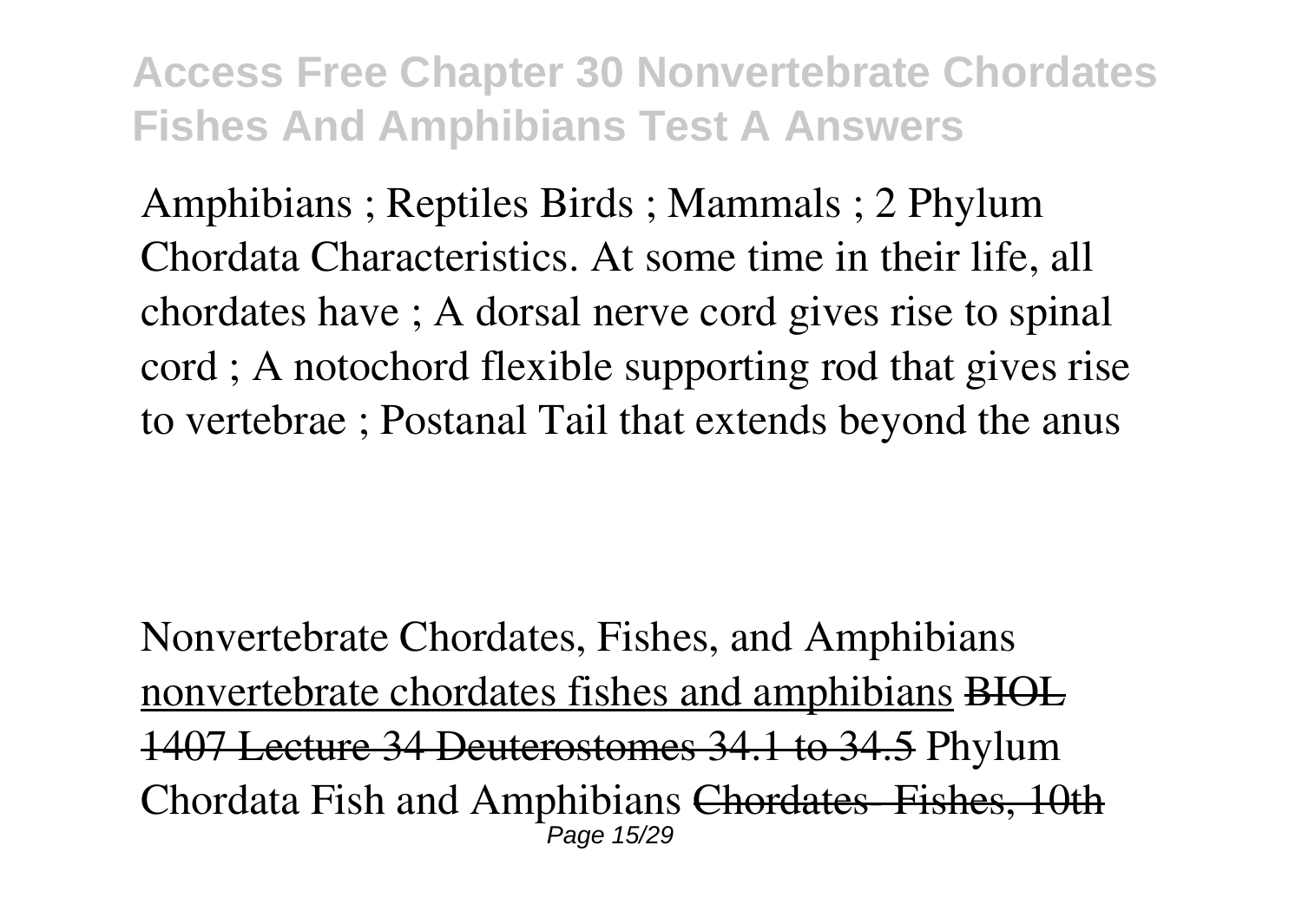standard The Holy Bible Reading The Book Of Jeremiah chapter 30-40 Biology Chapter 30 Presentation ANIMAL KINGDOM CHORDATA 2 Osteichthyes and Amphibia Biology - Chapter 30 - Section 1 PHYLUM Chordates Fishes (Part 1) **Ch 35PartI** *Vertebrate Diversity: The Fish Biology 2016 Final Exam Review* All About Amphibians: Tadpoles, Frogs, and Salamanders Freeschool BIO 112 Chapter 32 Part IBiology: Cell Structure I Nucleus Medical Media AP Biology Plant Anatomy Chapter 35 part 1 **AP Biology Plant Anatomy Chapter 35 part 2.mp4** Introduction to Plant Diversity **Eenvoudig landschap tekenen | Simple Nature Scenery Drawing Ep 1 Page 16/29**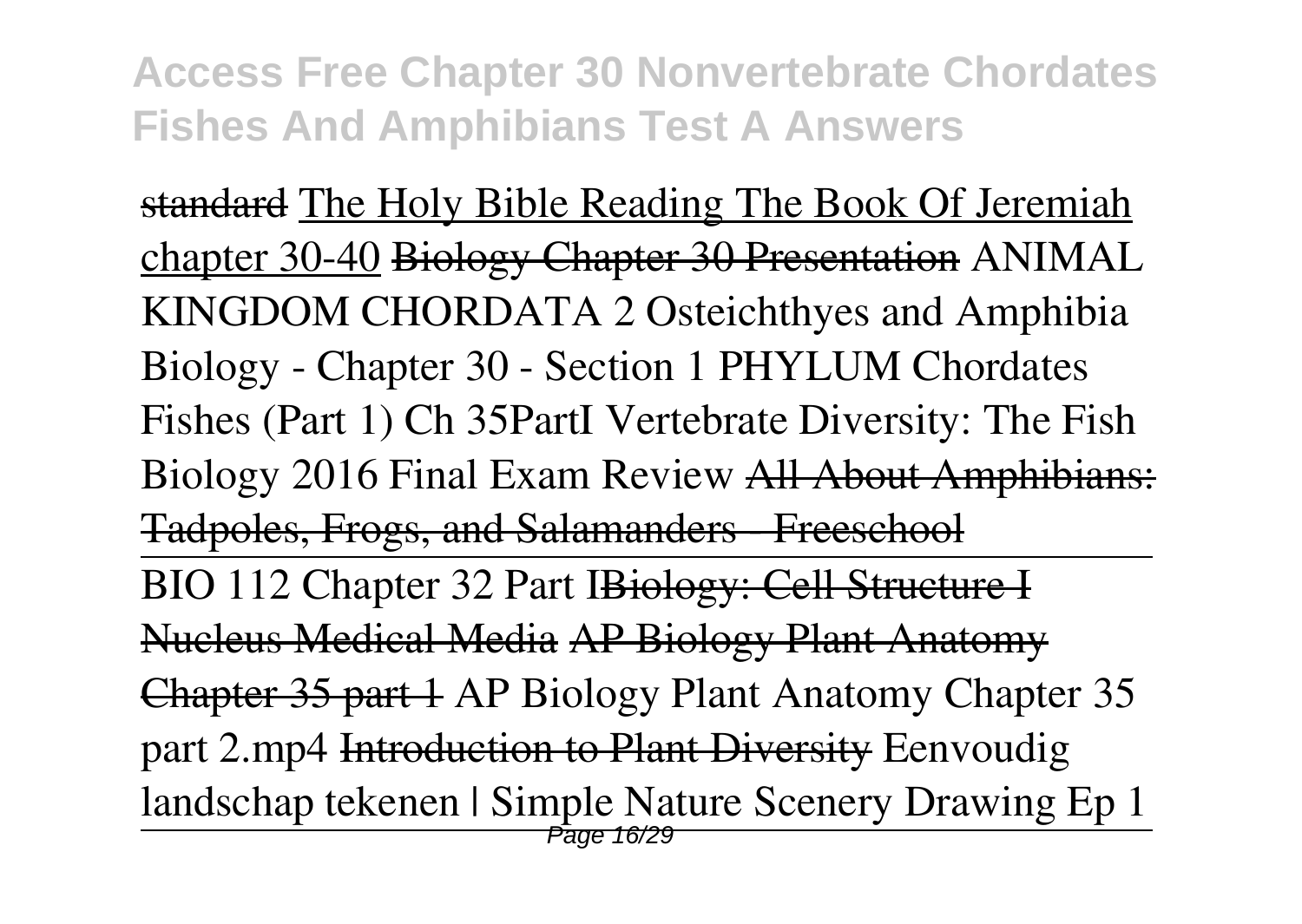Introduction to Animal Diversity

03 Botany: Plant NutritionAnimal kingdom Phylum VERTIBRATA in Tamil \_ Class 11 chapter 4 free NEET classes

27.Zoology | Kingdom Animalia | Phylum Chordata 1 Chordates - CrashCourse Biology #24 Evol 3 Mutation, gene flow and drift **AP Biology Plant Diversity Chapter 29 and 30 part 2** Invertebrate Diversity pt. 4- Echinoderms \u0026 Intro Chordates Phylum Chordata-Which animals belong? Chordate Evolution (1/2)

Chapter 30 Nonvertebrate Chordates Fishes Chapter 30: Nonvertebrate Chordates, Fishes, and Page 17/29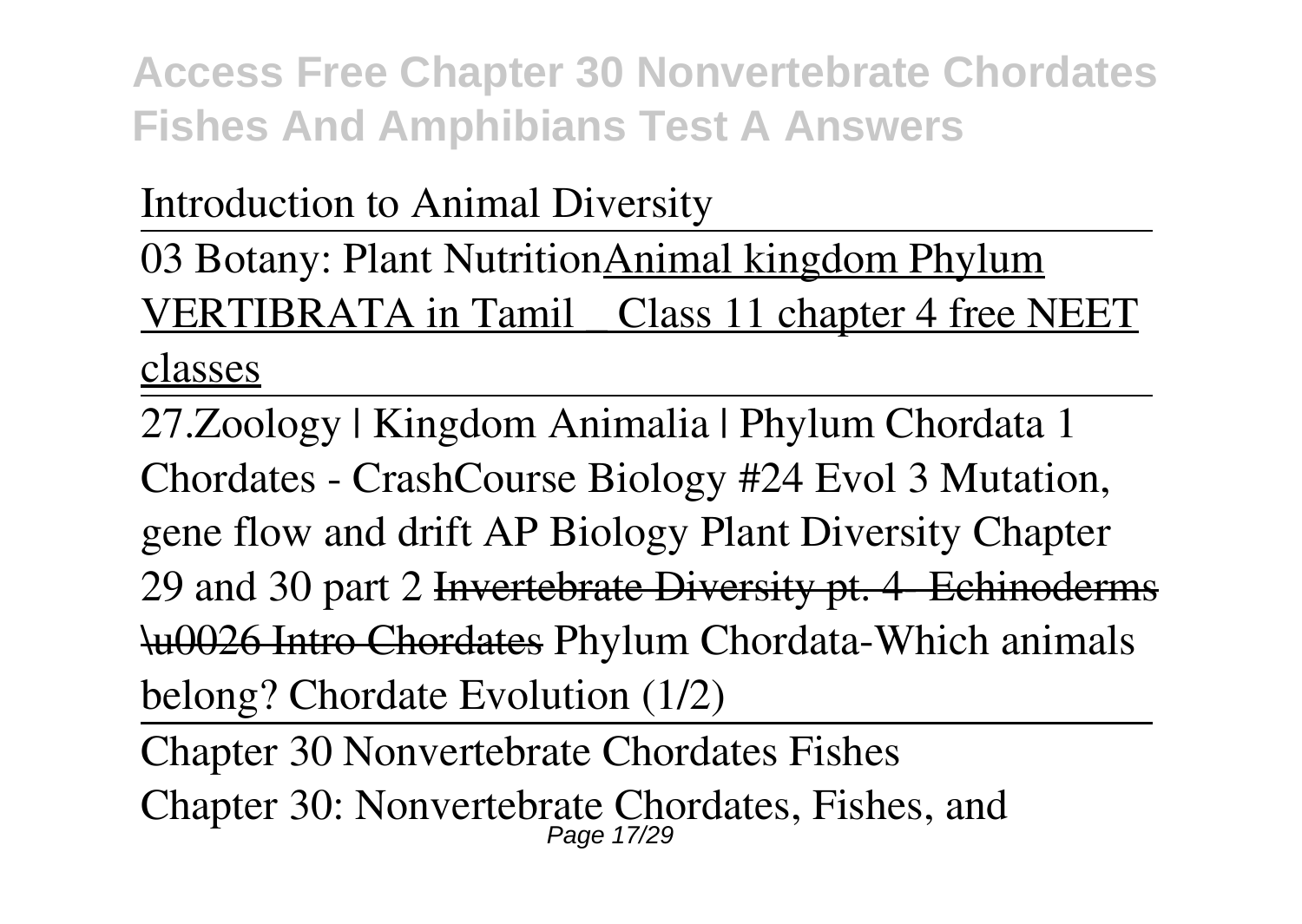Amphibians. chordate. notochord. pharyngeal pouch. vertebra. member of the phylum Chordata; animal that has, for at least s[]. long supporting rod that runs through a chordate's body just bl. one of a pair of structures in the throat (pharynx) region of  $\mathbb{I}$ .

fishes chapter 30 biology nonvertebrate chordates ... Start studying Biology Chapter 30: Nonvertebrate Chordates, Fishes, and Amphibians. Learn vocabulary, terms, and more with flashcards, games, and other study tools.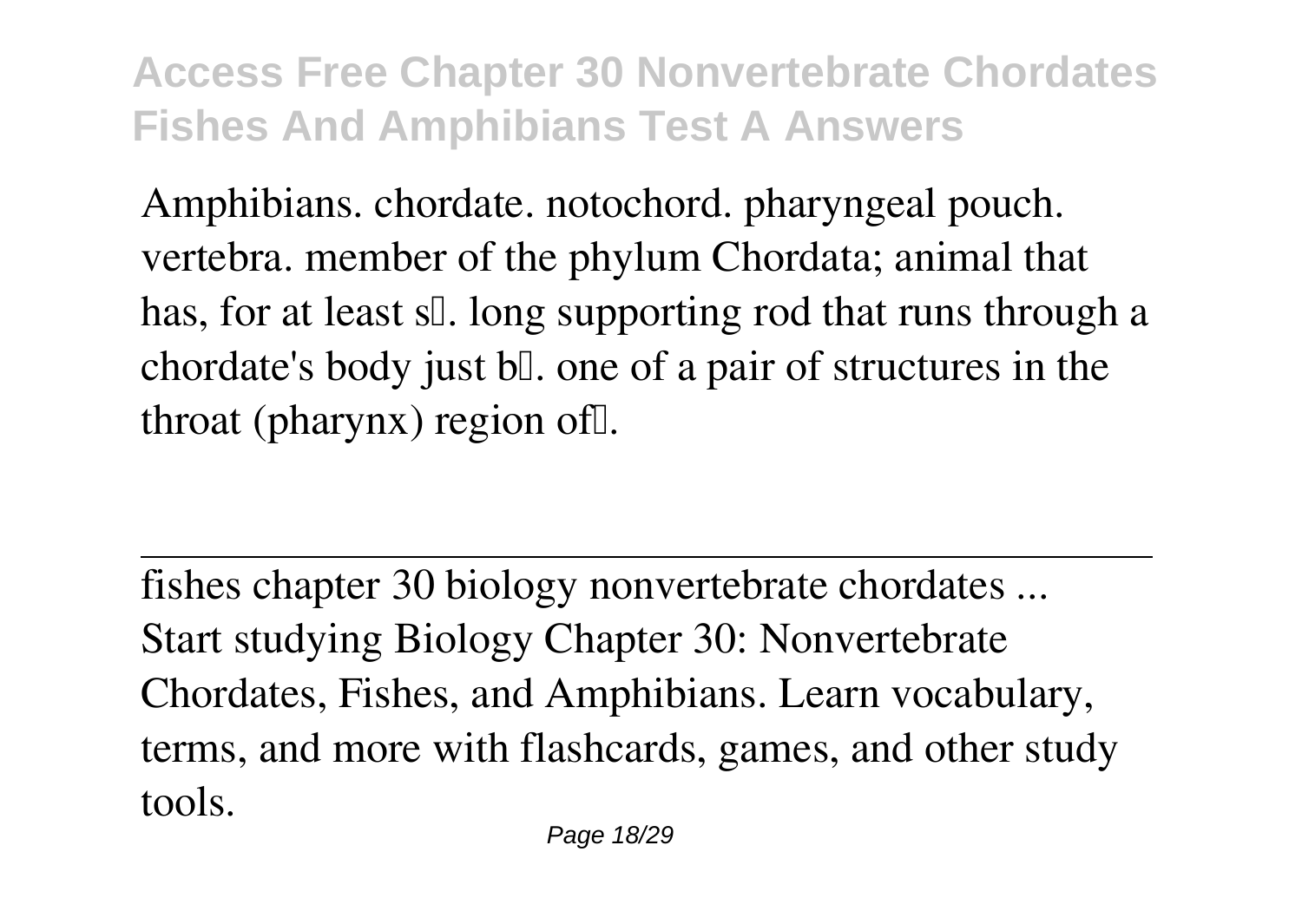Biology Chapter 30: Nonvertebrate Chordates, Fishes, and ...

Start studying Chapter 30 Nonvertebrate Chordates, Fishes, and Amphibians. Learn vocabulary, terms, and more with flashcards, games, and other study tools.

Chapter 30 Nonvertebrate Chordates, Fishes, and Amphibians ...

Chapter 30 Non-vertebrate Chordates, Fishes, & Page 19/29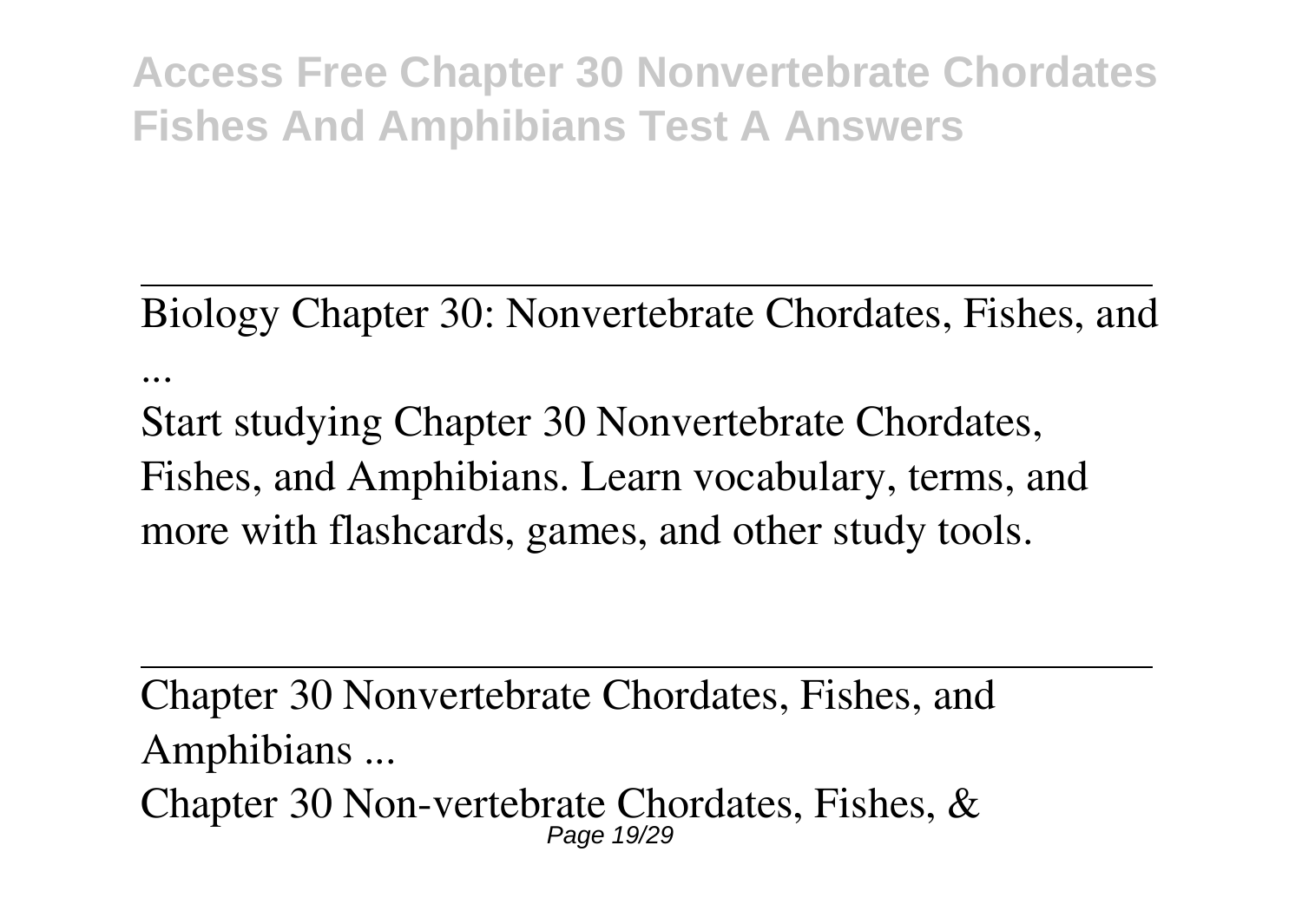Amphibians Foldable #1 <u>I</u>OUTSIDE: Phylum Chordata INSIDE: (Key Concept page 767): A chordate is an animal that has, for at least some stage of its life: 1-a dorsal, hollow nerve cord, 2-a notochord; 3-pharyngeal pouches; 4- and a tails that extends beyond the anus.

Chapter 30 Non-vertebrate Chordates, Fishes, & Amphibians Chapter 30 Nonvertebrate Chordates, Fishes, and Amphibians Section 3011 The Chordates(pages 7671770) TEKS FOCUS:7B Phylogeny; 10A Body systems; TEKS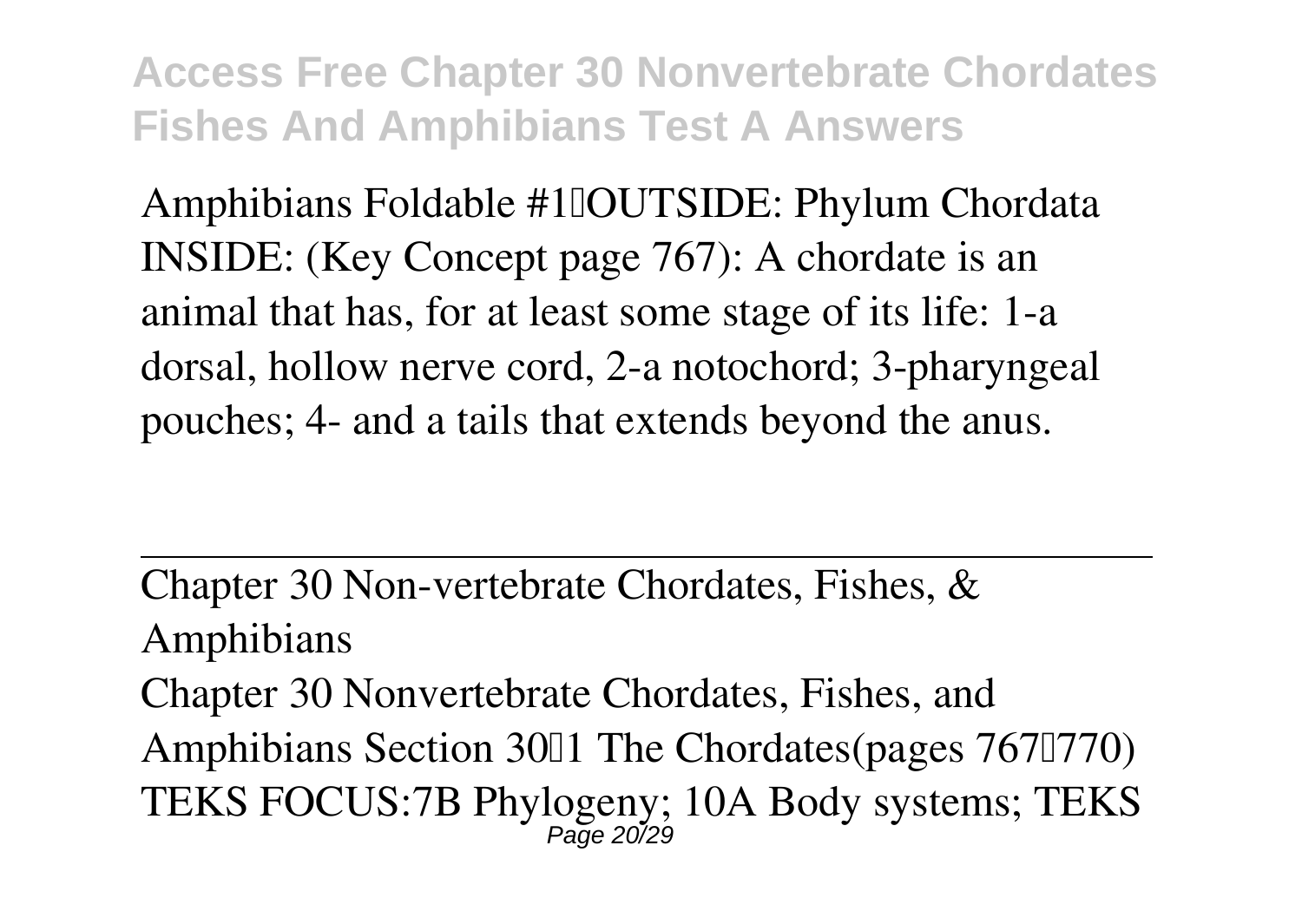SUPPORT:7A Change in species using anatomical similarities, embryology; 10B Interrelationships of body systems This section describes the characteristics shared by all chordates. It also tells about the two groups of nonvertebrate chordates. What Is a Chordate?

#### Section 3011 The Chordates

jadamariefrom\_nyc. Chapter 30 Nonvertebrate Chordates, fishes, and amphibians. Four key characteristics of a chordate. pharyngeal pouch. tail. notochord. dorsal hollow nerve cord... notochord... pharyngeal pouch... tail beyon[].<br>Page 21/29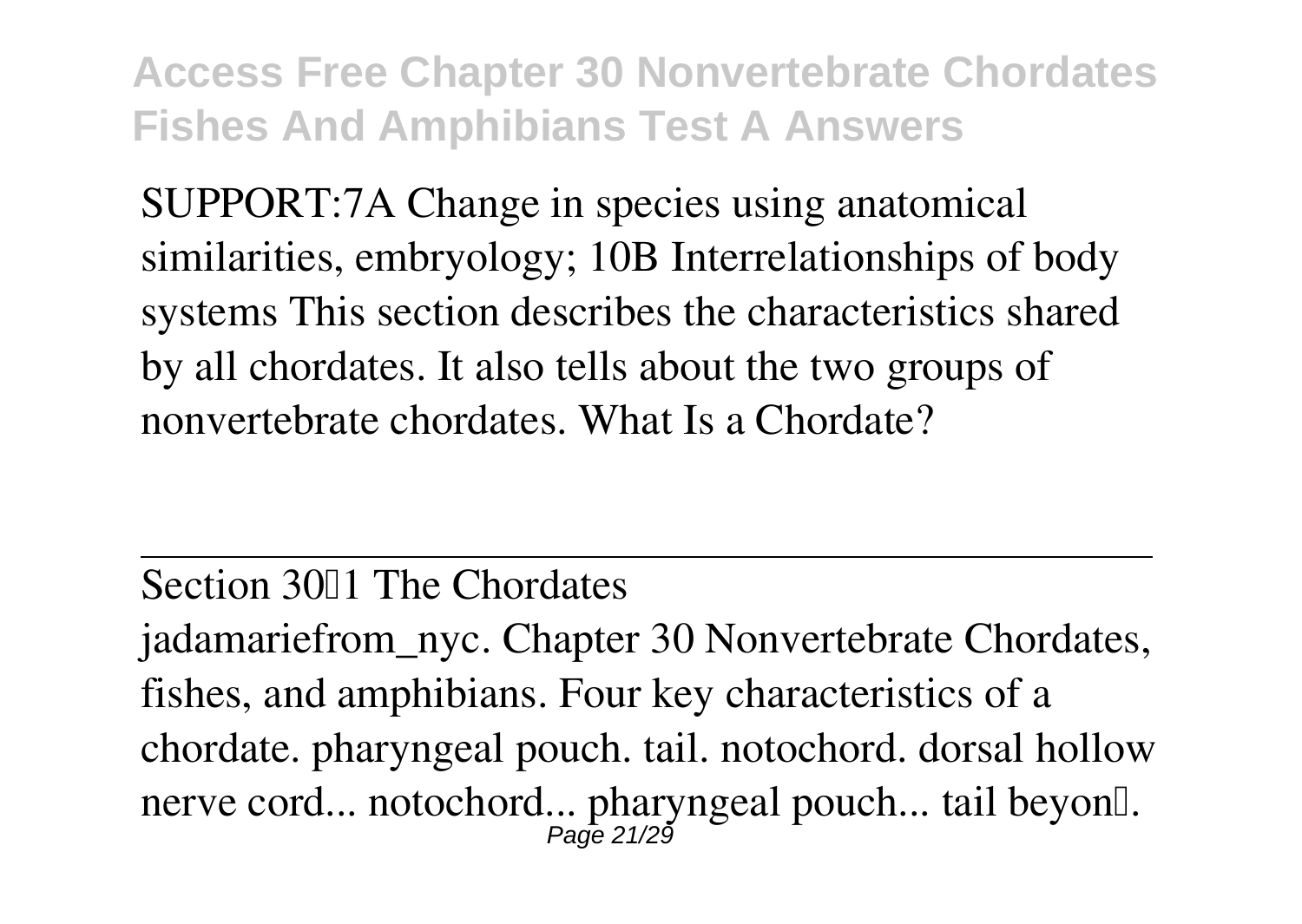### paired structures in the throat region. contains bone and muscle.

chapter 30 nonvertebrate chordates fishes amphibians ... Honors Biology Chapter 30 (Nonvertebrate Chordates, Fishes, and Amphibians) Honors Biology Chapter 30 Study Guide. STUDY. PLAY. The development, chordates have four structures: a hollow nerve chord, a motochord, a Pharyngeal pouch, a tail. the hollow nerve chord becomes the. spinal chord.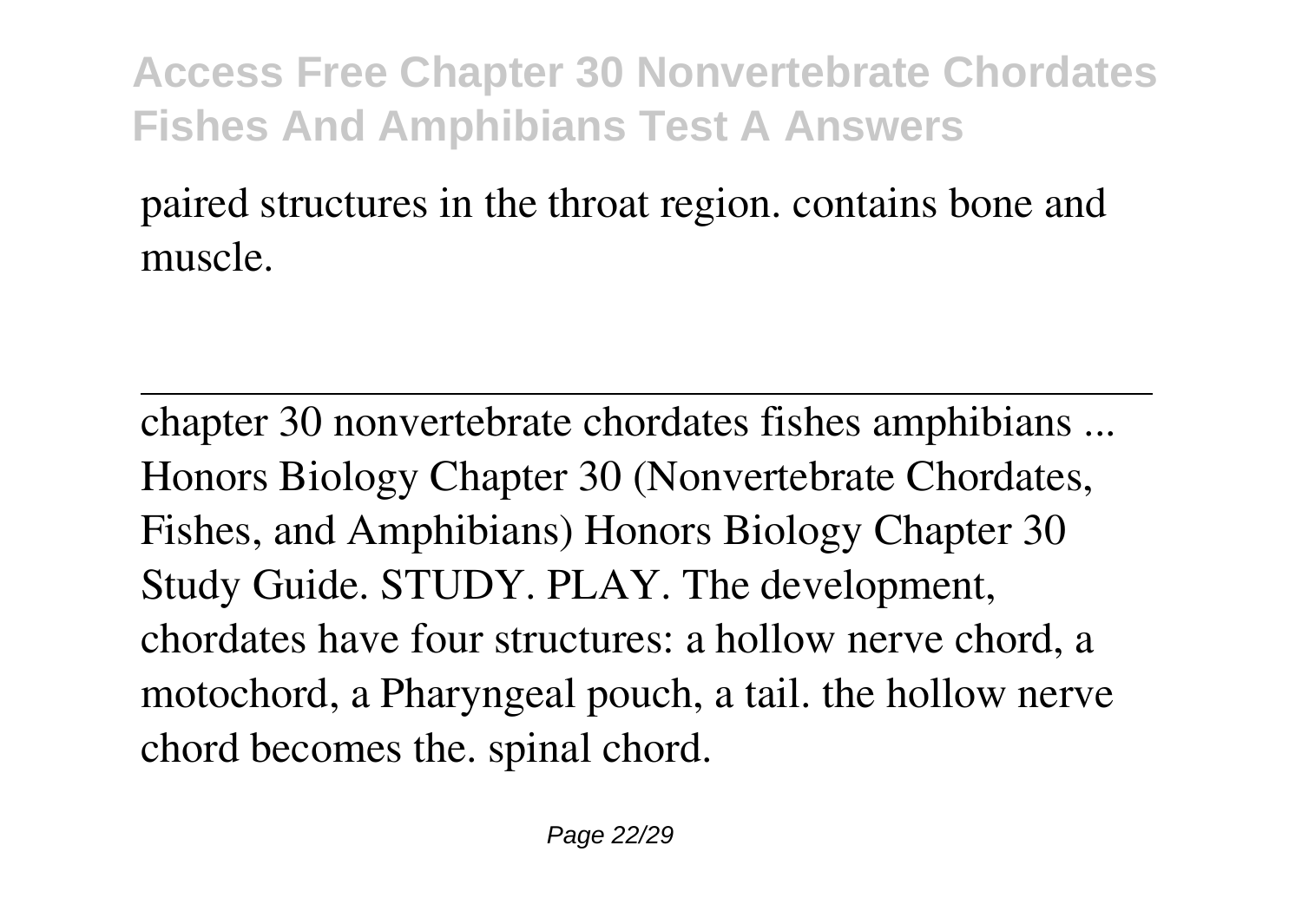Honors Biology Chapter 30 (Nonvertebrate Chordates, Fishes ...

Nonvertebrate Chordates, Fish and Amphibians - Bio Chapter 30 study guide by nnwainokpor includes 184 questions covering vocabulary, terms and more. Quizlet flashcards, activities and games help you improve your grades.

Nonvertebrate Chordates, Fish and Amphibians - Bio Chapter 30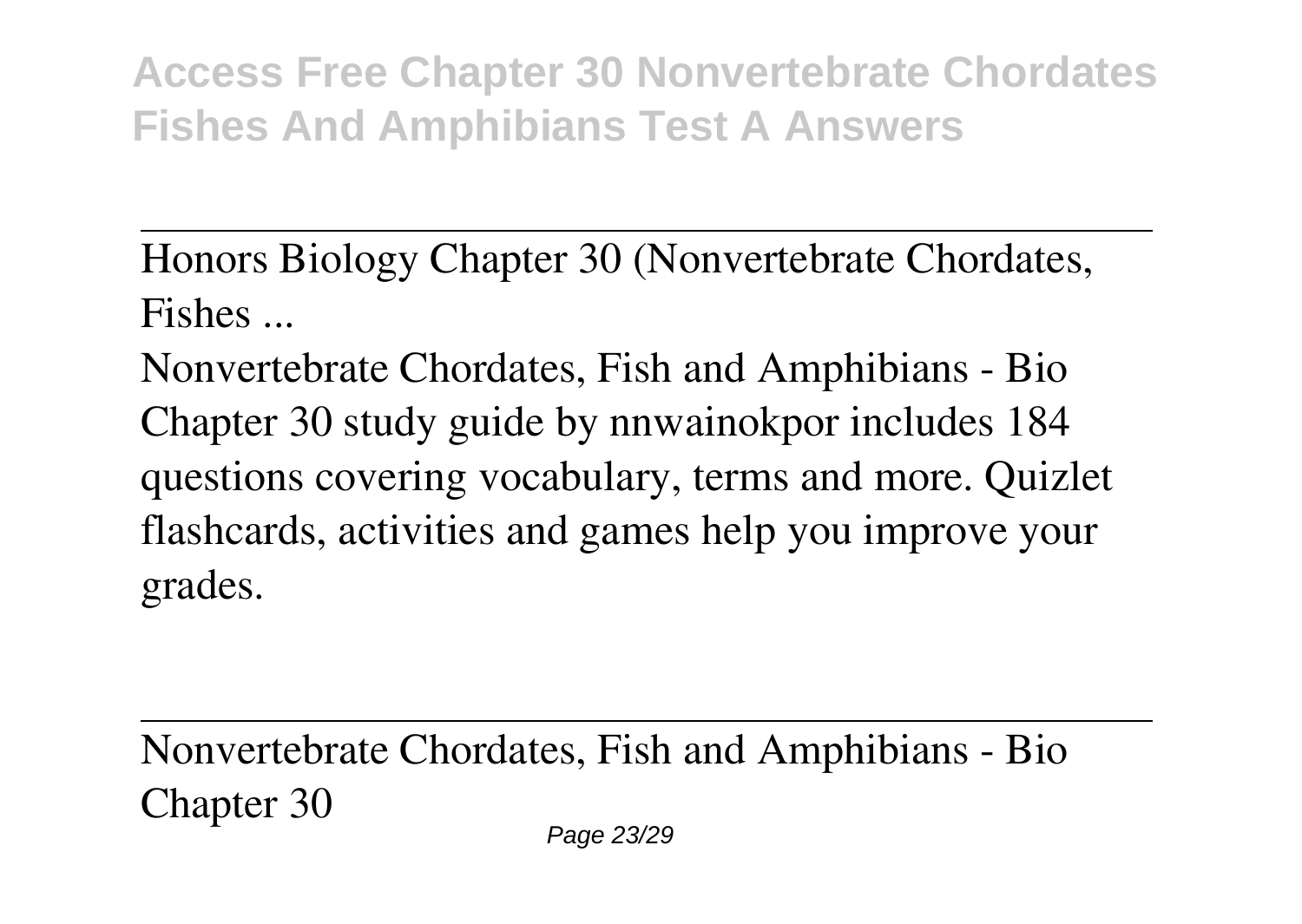chapter 30 nonvertebrate chordates and fishes. Notochord. Hollow nerve cord. Pharyngeal pouch. All chordates have a tail that extends. A flexible rod that supports a chordate's back. runs along the back and is full of fluid; called the spinal coll. paired structures in the throat region : develop into gills/gill. True.

chordates chapter 30 nonvertebrate Flashcards and Study ...

Ch 30 Nonvertebrate Chordates. What are the 4 characteristics of chord<sup>[1]</sup>. notochord. vertebrate. What Page 24/29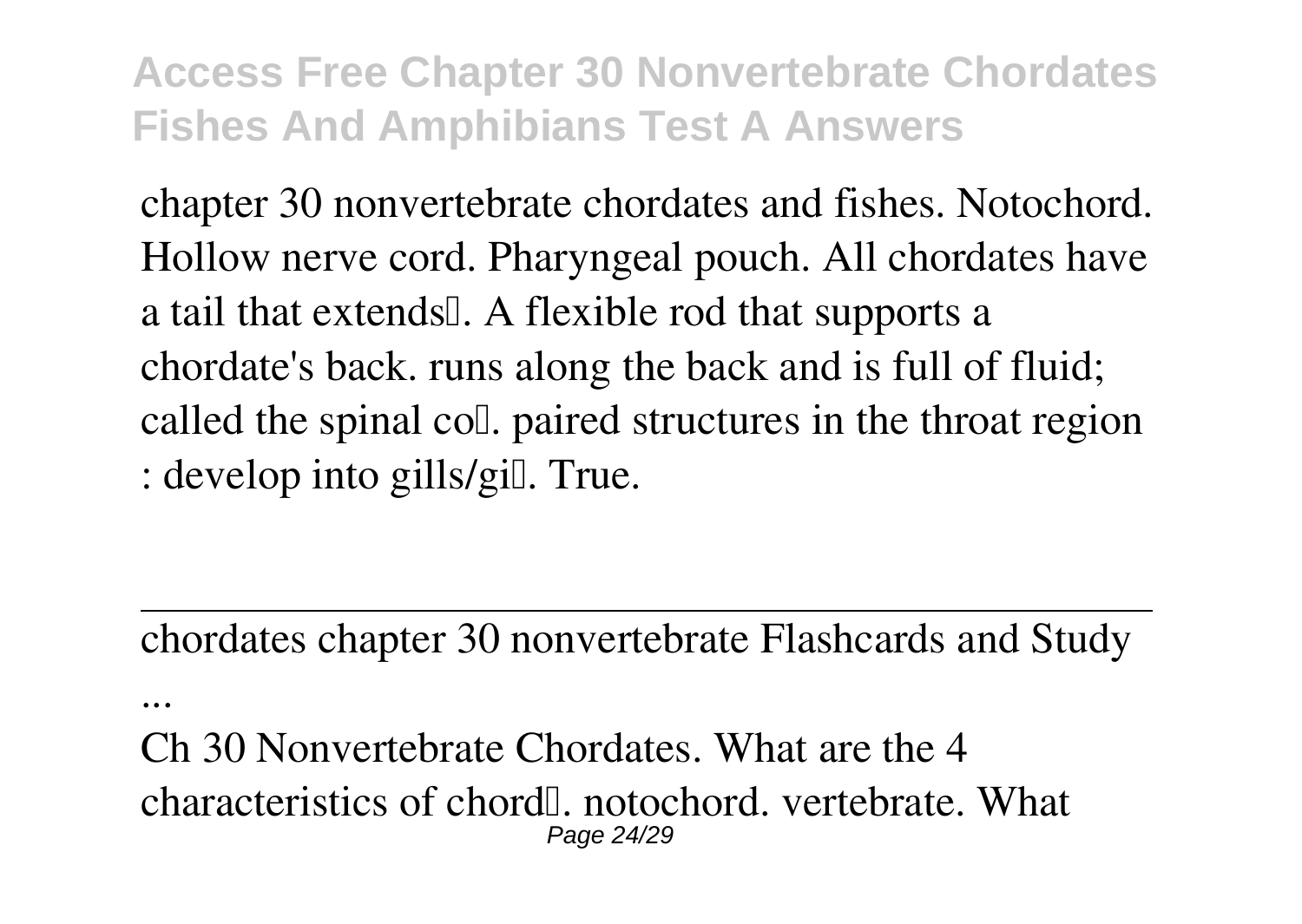kingdom are all jawless fish, cart<sup>[]</sup>. A dorsal, hollow nerve chord, a notochord, pharyngeal pouches. A long supporting rod that runs through the body just below the. An animal that has a backbone. Animal.

chapter 30 nonvertebrate chordates Flashcards and Study

Chapter 30 Nonvertebrate Chordates, Fishes, and Amphibians Name \_\_\_\_\_ Lab Dissecting a Perch Background Information Fish are the largest group of vertebrates found in fresh and salt water. In fact, over Page 25/29

...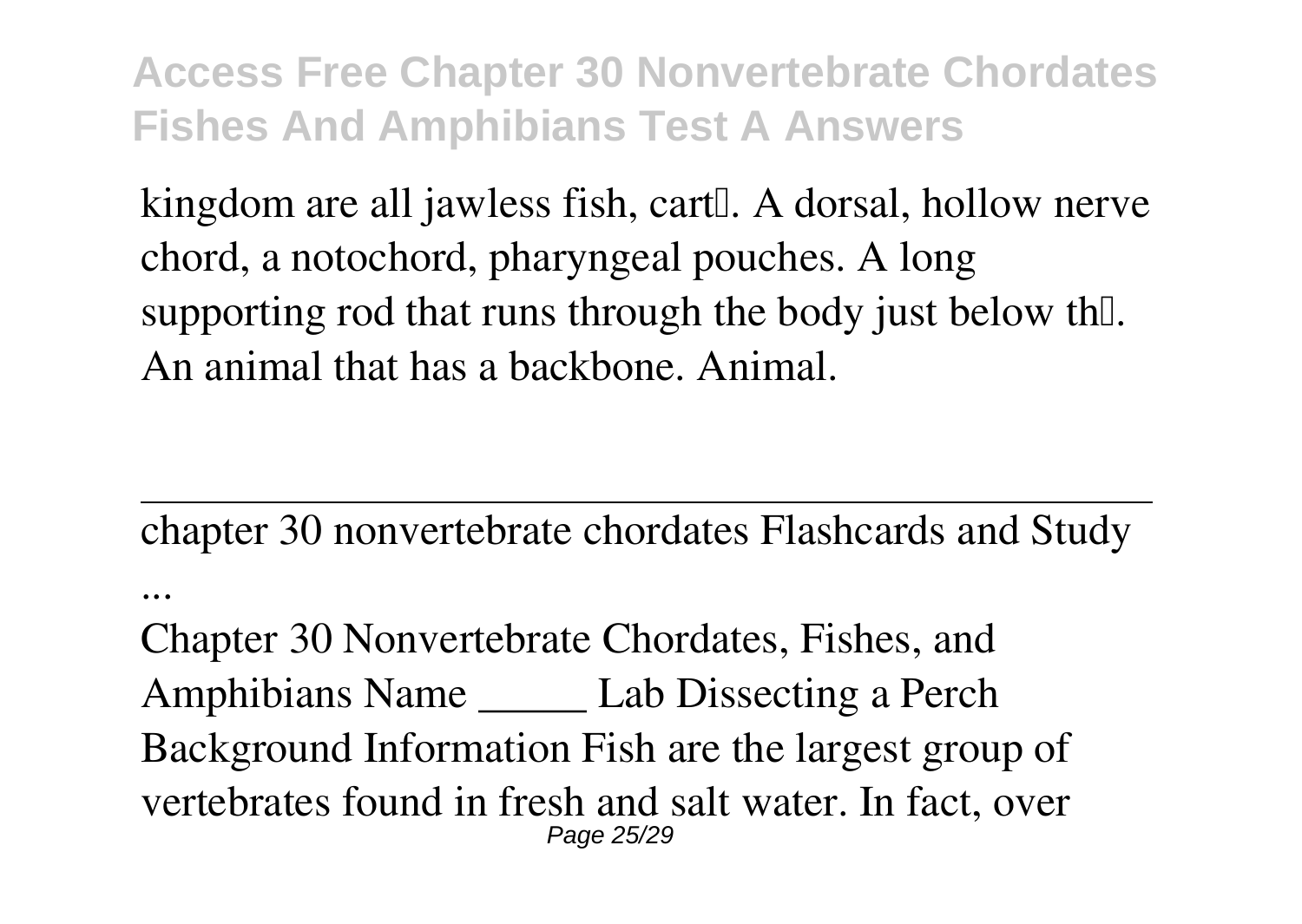25,000 species of fish comprise about 50% of the vertebrate population. Part of the reason for the large numbers of fish is due to how well ...

Chapter 30 Nonvertebrate Chordates, Fishes, and Amphibians ...

Prentice Hall Biology Chapter 30: Nonvertebrate Chordates, Fishes, and Amphibians Chapter Exam Take this practice test to check your existing knowledge of the course material.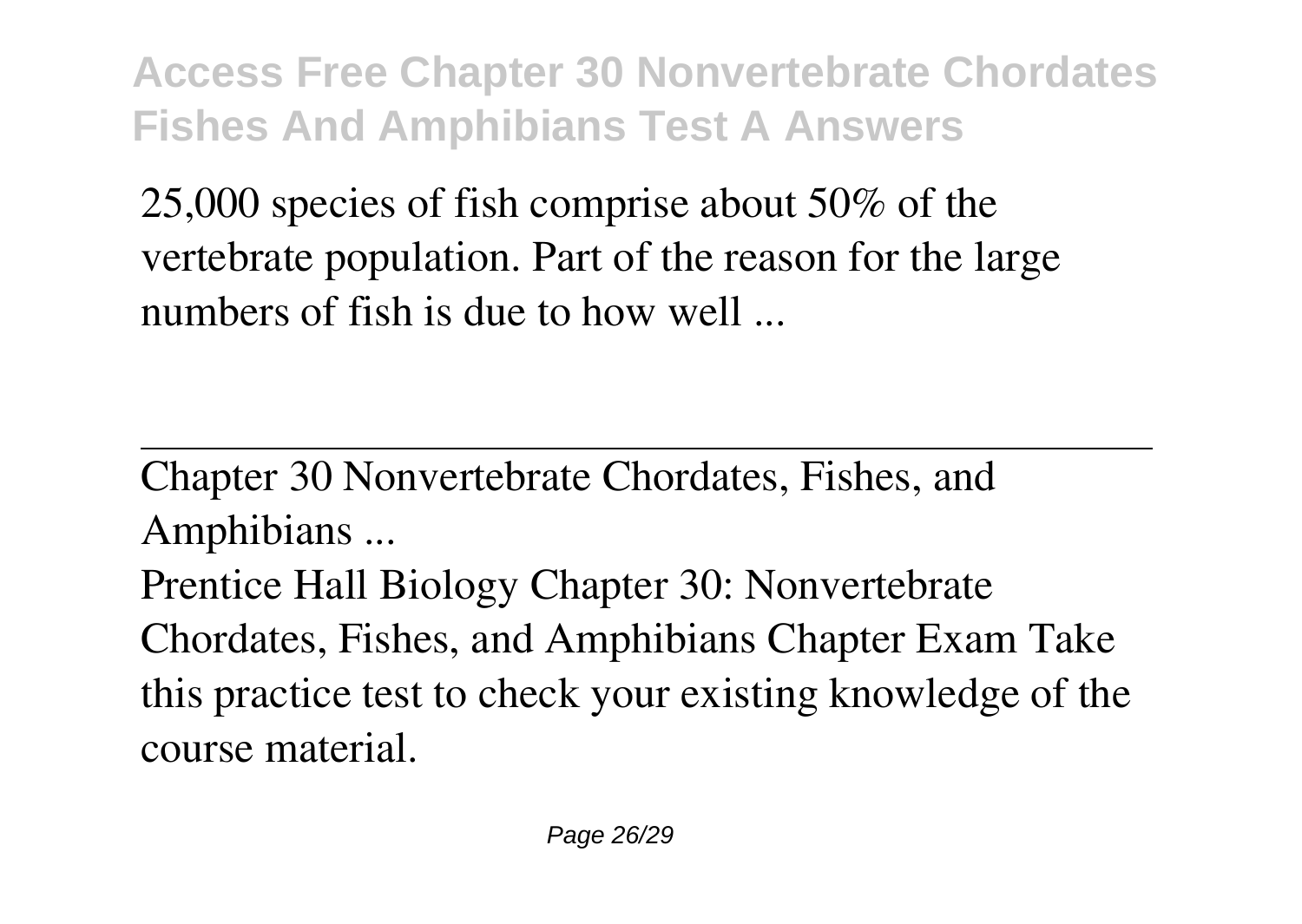Prentice Hall Biology Chapter 30: Nonvertebrate Chordates ...

Read Book Chapter 30 Nonvertebrate Chordates Fishes Amphibians Answer water and on land. The organization of an adult frog's internal organs is similar to the internal organization of other vertebrates that live on land. 30 Investigating Frog Anatomy, SE Chordates And Fish Answers Chapter 30 Chordates, Fish, and Amphibians. Notochord.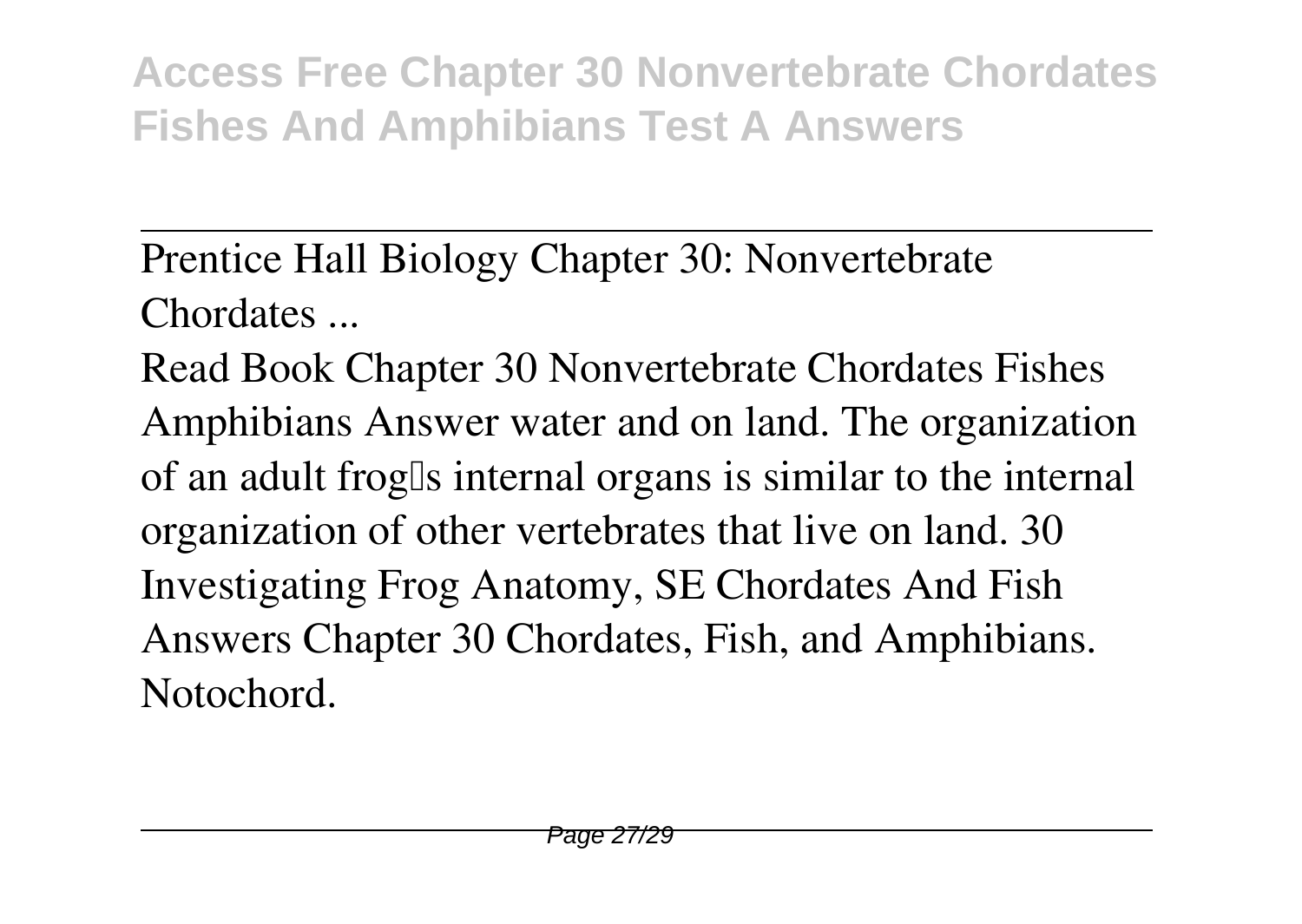### Chapter 30 Nonvertebrate Chordates Fishes Amphibians Answer

Honors Biology Chapter 30 (Nonvertebrate Chordates, Fishes, and Amphibians) The development, chordates have four st<sub>[1</sub>], the hollow nerve chord becomes the the hollow nerve chord is located on the hollow nerve chord connects the  $\ldots$ . a hollow nerve chord, a motochord, a Pharyngeal pouch, a tail. spinal chord. fishes chapter 30 biology nonvertebrate chordates ...